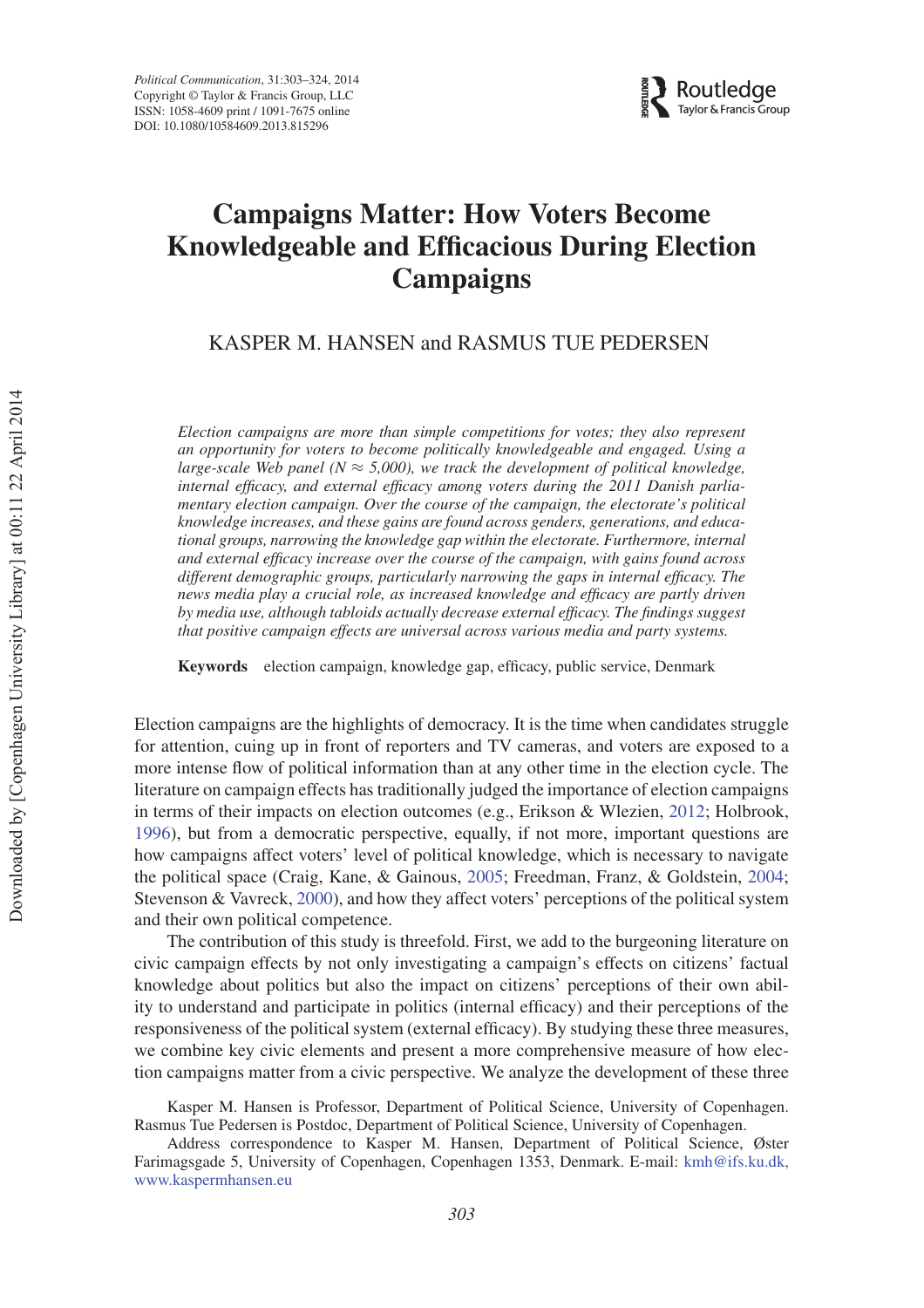factors by drawing on data from a large panel of voters surveyed several times over the course of the 3-week-long 2011 parliamentary election campaign in Denmark. Second, this study thereby also contributes by investigating the civic effects of election campaigns in the context of a multiparty system and a media environment with strong public service outlets. On the one hand, the multiparty context provides a critical test as to whether campaigns actually help voters make qualified judgments or the many political parties and conflicting messages drive voters into confusion and despair. On the other hand, the presence of public service TV channels may show us whether the requirements of balanced and impartial campaign coverage, to which all political parties have access, foster additional learning. Third, and finally, we contribute methodologically by showing how conflicting results on comparative knowledge gains between different groups of voters may be driven by different analytic approaches, and we show that comparing knowledge gains between groups defined by their initial levels on the dependent variable is highly questionable.

What is the relevance of a civic perspective on election campaigns? First, normative ideas about democracy presuppose that citizens are able to form opinions of a reasonable quality, which requires—among other things—a sufficient level of knowledge about politics and political issues (Berelson, 1952; Price & Neijens, 1997). In addition, the concept of democracy also presupposes some degree of normative support from the citizens. For democratic participation to be meaningful, citizens must subjectively have some confidence in their own abilities to understand political questions and to act on their political opinions, and they also must believe that the political system is responsive to citizen demands. Conversely, if citizens regard themselves as politically inept and the political system as unresponsive, democratic elections seem pointless and lose their democratic legitimacy. In other words, election campaigns may serve an important function, not only because they are used to determine who should govern but also because they "can determine if citizens are pulled into learning about, thinking about, and seeking information about the candidate or if citizens remain on the sidelines as disinterested or even disillusioned observers" (Kam, 2007, p. 17).

Second, a civic perspective on election campaigns is relevant because most current election campaigns are partly sponsored by public funds. This funding can both be direct funding for individuals candidates' campaigns, such as the funding from the Federal Election Campaign traditionally accepted by the candidates in U.S. presidential elections (Blumenthal, 1982), and indirect funding, such as the general financial support for political parties used in Denmark and most other European countries (Biezen, 2010; Needham, 2005). This widespread public funding seems difficult to reconcile with the view of election campaigns as merely a means of determining who wins. Viewed from this "who wins" perspective, election campaigns are essentially zero sum games, as every gain by a political competitor is offset by another competitor's loss. Therefore, from this perspective, there is little reason for public subsidies for election campaigns. In other words, public funding of election campaigns only makes sense if the campaigns are about something more than simply picking a winner. Therefore, public funds for election campaigns can be assessed in terms of whether elections increase the knowledge and political efficacy of citizens.

## **Overall Effects on Knowledge and Civic Attitudes**

#### *Political Knowledge*

Using gains in knowledge among the electorate as a measure of a campaign's success could very well seem like a surefire way to disappointment. The average voter is typically viewed as relatively politically ignorant (Converse, 1964; Delli Carpini & Keeter, 1996;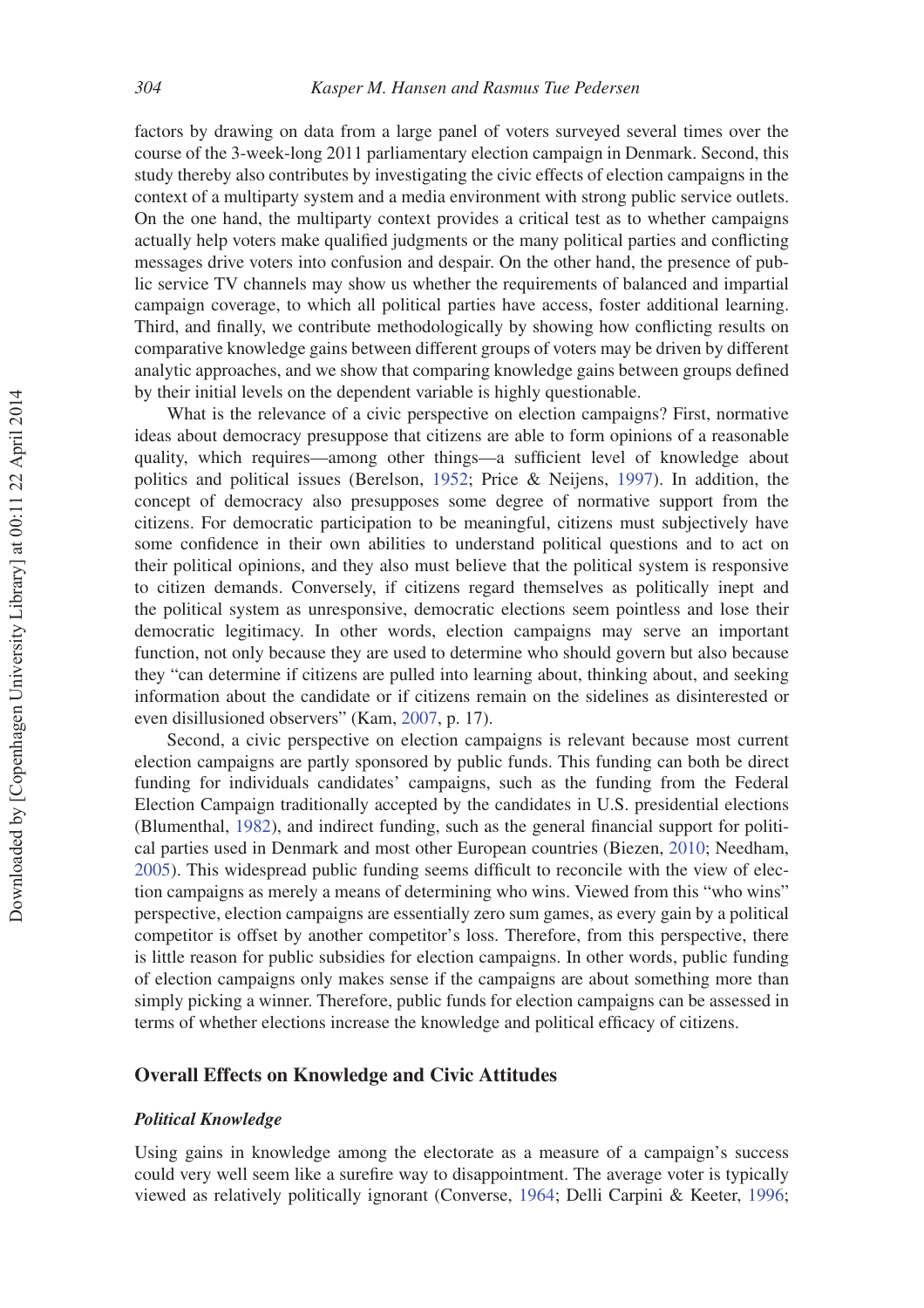Downs, 1957; Hansen, 2009; Lippmann, 2004; Zaller, 1992) and, more importantly for this study, modern election campaigns are frequently bemoaned as shallow events in which voters learn little of value, in part because the media overwhelmingly focus on political strategy instead of substance (Blumler & Coleman, 2010; Cappella & Jamieson, 1997; Patterson, 1993). However, the empirical studies that actually measure knowledge effects during election campaigns show that there are knowledge gains during campaigns (e.g., Craig et al., 2005; Hansen, 2008), knowledge is positively associated with exposure to campaigns (Freedman et al., 2004), and longer campaigns generally lead to greater knowledge gains (Arceneaux, 2006; Stevenson & Vavreck, 2000). Based on these results, we test the following hypothesis.

*H1*: Political knowledge increases during the election campaign.

By testing this hypothesis, our first aim is to investigate the generalizability of previous findings by investigating hypotheses in the context of a multiparty system and a public service media system. Second, we revisit the question of knowledge gains to show how disparities between previous studies may be the result of different analytical approaches. Before turning to this methodological query, however, we wish to introduce two new dependent variables to the study of campaign effects, namely internal efficacy and external efficacy.

# *Internal and External Efficacy*

We should first note that the concept of efficacy is not always clearly defined or delineated from comparable concepts in the literature. Studies are not always clear about whether they are investigating internal efficacy or external efficacy, and the relationships between efficacy and concepts such as trust and cynicism are also unclear. Political efficacy was originally defined as follows: "the feeling that individual political action does have, or can have, an impact upon the political process, i.e., that it is worthwhile to perform one's civic duties. It is the feeling that political and social change is possible, and that the individual citizens can play a part in bringing about this change" (Campbell, Gurin, & Miller, 1954, p. 187)

Dividing the concept into two components was first suggested by Lane (1959, p. 149) and later by Balch (1974, p. 24), who labeled the two components internal efficacy and external efficacy. Internal efficacy is defined as "individuals' self-perceptions that they are capable of understanding politics and competent enough to participate in political acts such as voting," (p. 253) whereas external efficacy is defined as "the feeling that an individual and the public can have an impact on the political process because government institutions will respond to their needs" (Miller, Miller, & Schneider, 1980, p. 253; see also Craig & Maggiotto, 1982; Niemi, Craig, & Mattel, 1991).<sup>1</sup> Much has been written on the relationship between political efficacy and political participation (e.g., Finkel, 1985; Valentino, Gregorowicz, & Groenendyk, 2009), but the overall impacts of election campaigns on political efficacy have received comparably little attention.

It is clear, however, that internal efficacy is positively correlated with political knowledge (Bennett, 1997; Jung, Kim, & De Zúñiga, 2011), and if an election campaign increases political knowledge, we should therefore expect, everything else being equal, that subjective measures of political efficacy will also increase over the course of the campaign. This expectation is also in line with the results of Banducci and Karp (2003), who found that "system support," which is comparable to our understanding of external efficacy, has increased during election campaigns in the United Kingdom, the United States, and New Zealand. Therefore, we propose the following hypotheses.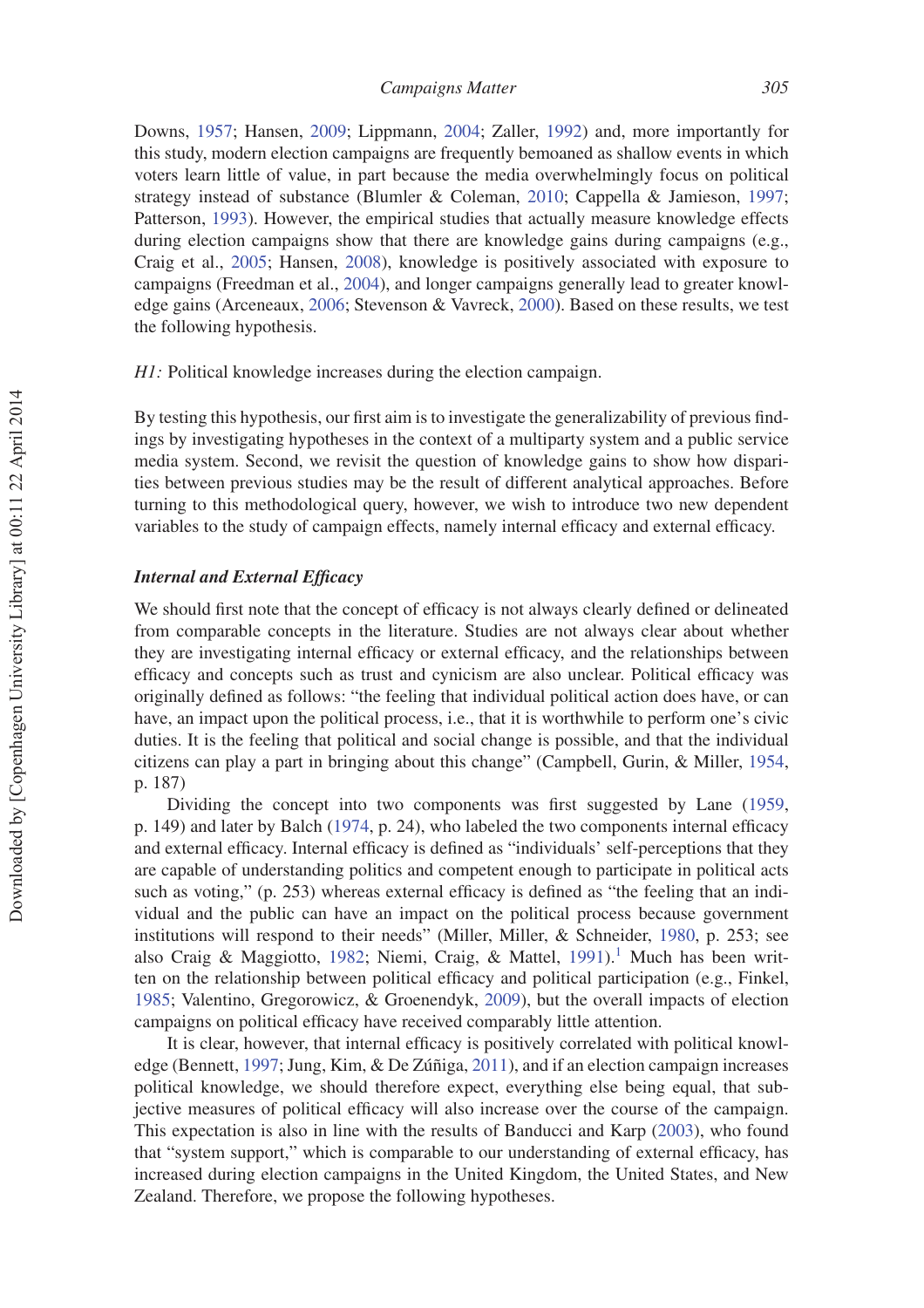*H2:* Internal efficacy increases during the election campaign.

*H3:* External efficacy increases during the election campaign.

Having hypothesized overall increases in knowledge, internal efficacy, and external efficacy, we now turn to the question of gains among more specific groups of voters.

# **Closing or Creating Gaps in the Electorate?**

The overall effects of the election campaign may reveal very different patterns in knowledge gains and effects on efficacy. Tichenor, Donohue, and Olien (1970, pp. 159–160) posited a general "knowledge gap" hypothesis: "As the infusion of mass media information into a social system increases, segments of the population with higher socioeconomic status tend to acquire this information at a faster rate than the lower status segments, so that the gap in knowledge between these segments tends to increase rather than decrease."

When considered in a campaign context, this hypothesis may lead to the prediction that gains in knowledge are found primarily among highly educated voters, who typically already have high levels of knowledge. In other words, the hypothesis may postulate a Matthew effect, in which the information-rich become richer (Luskin, Fishkin, & Jowell, 2002; Price & Zaller, 1993). This effect could be exacerbated by the multiparty context that we investigate (Bengtsson et al., 2013; Hopmann Vliegenhart, De Vreese, & Albæk, 2010). The presence of many parties in such a system tends to provide a crowded party space with multiple political dimensions at play. This means that the voters are caught in a political web of multiple policy dimensions and numerous, conflicting messages during the campaign.

Following Tichenor et al. (1970), a number of studies have shown that knowledge gaps may increase during election campaigns (Craig et al., 2005; Holbrook, 1999; Moore, 1987; Nadeau, Nevitte, Gidengil, & Blais, 2008), whereas other studies have only partially confirmed the knowledge gap hypothesis or found no differences in knowledge acquisition across different groups (Holbrook, 2002). Finally, several studies have actually found the opposite, with election campaigns decreasing knowledge gaps (Freedman et al., 2004; Norris & Sanders, 2003; Ondercin, Garand, & Crapanzano, 2011).<sup>2</sup> These somewhat conflicting results may be genuine and reflect different effects in different election campaigns and different political contexts (e.g., party and media systems). However, a closer examination of the literature reveals that the differences in results may be driven, to a large degree, by different analytical approaches, namely choices regarding (a) the compared groups, (b) the comparison of absolute or relative gains, and (c) the use of bivariate or multivariate analyses to conduct the comparison.

# *Comparing Different Groups*

While some studies compare differences across groups in terms of education (e.g., Holbrook, 2002), others compare differences in other variables, such as gender (Ondercin et al., 2011) or political sophistication (Arceneaux, 2006). This variation could explain some of the different results. Norris and Sanders (2003) simply compare two groups with low and high scores on pre-treatment knowledge. However, a comparison of two groups that are defined by previous scores on the dependent variable will bias the results toward convergence (i.e., closing of the gap) as long as there is any random error (e.g., random measurement error or random fluctuations). In other words, the decreased knowledge gap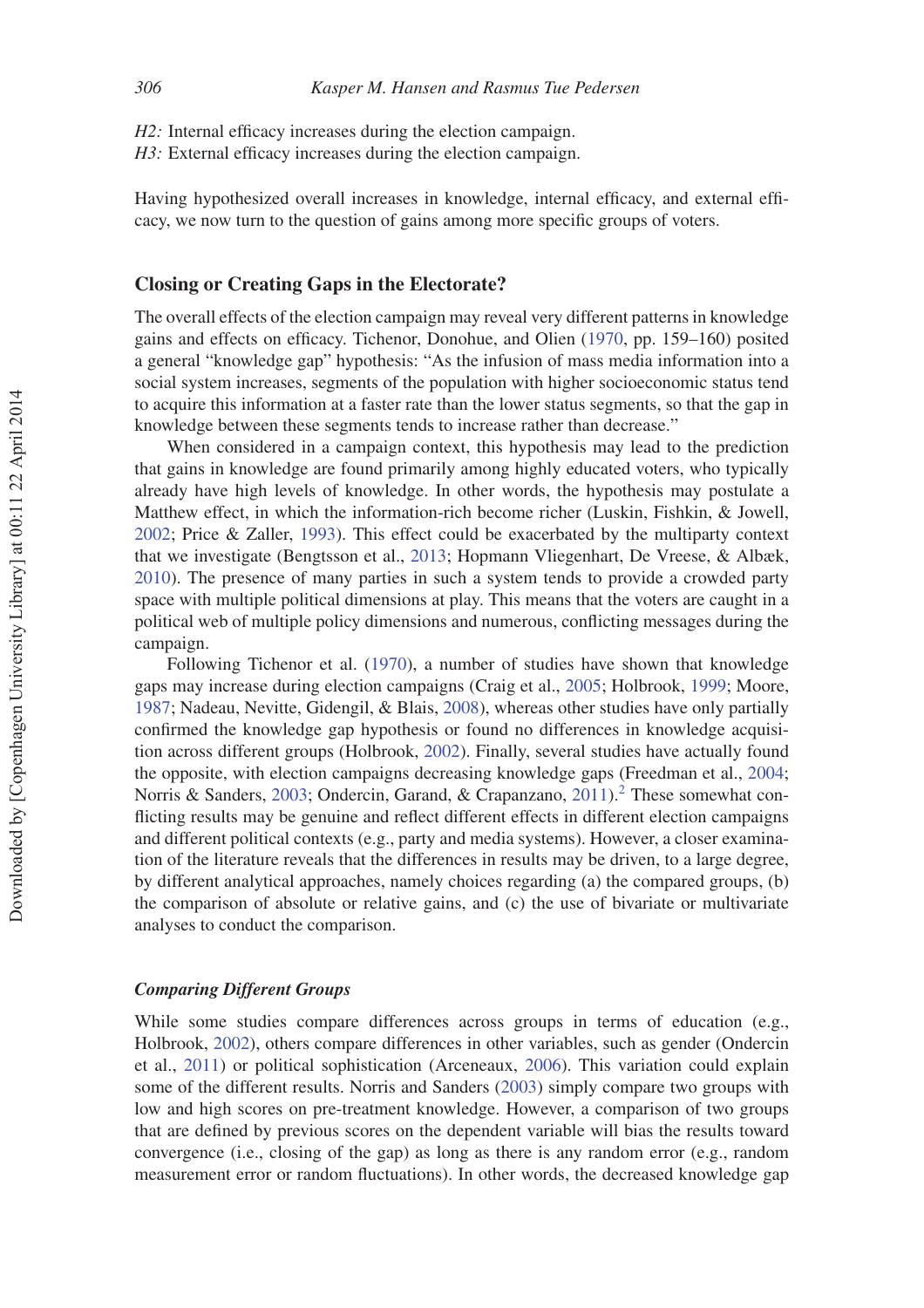found by Norris and Sanders (2003) may not be an effect of the election campaign but rather a statistical artifact, namely *regression toward the mean* (Bland & Altman, 1994; Galton, 1886; Quah, 1993; Rocconi & Ethington, 2009), often amplified by floor effects for voters with low initial levels of knowledge and ceiling effects for voters with high initial levels of knowledge (Luskin et al., 2002).

#### *Comparing Absolute Versus Relative Gains*

Most studies use changes in absolute scores on various knowledge scales to compare knowledge gains between different groups. In contrast, Freedman et al. (2004) argue that the greatest knowledge gains are found among those with low levels of initial political information because their knowledge gains are greater in percentage terms, that is, when measured as a relative increase. However, when measured in absolute terms, the results from Freedman et al. (2004) show equal or greater knowledge gains among already knowledgeable individuals.

#### *Comparing Groups of People (Bivariate) or Regression Coefficients (Multivariate)*

Finally, existing studies differ in their statistical modeling and their control variables. For example, the development of knowledge gaps among different educational groups can be analyzed by conducting a bivariate comparison of the knowledge gains across groups of people as defined by their educational level. Alternatively, educational effects may be analyzed by including education as one of many variables in a multivariate regression analysis, thereby estimating the impact of education while controlling for everything else.

The growing literature on election campaigns and knowledge gaps has not been mirrored by the literature on gaps in internal and external efficacy during election campaigns. Banducci and Karp (2003) investigated whether variables such as education and gender have an effect on gains in "system support," but their study did not investigate whether gaps among different demographic groups changed during election campaigns. To our knowledge, this study is the first to investigate whether gaps in internal and external efficacy increase or decrease during an election campaign. In short, we aim to answer the following research question: Do gaps in knowledge, internal efficacy, and external efficacy increase or decrease during an election campaign? We investigate this by comparing groups categorized by (a) education, (b) gender, (c) age, and (d) initial levels of knowledge and efficacy. Furthermore, we investigate the changes in these gaps both in absolute and in relative terms, and we compare results from bivariate and multivariate analyses. Why focus specifically on education, gender, and age? As we show in the following section, these variables may work as central moderators of campaign effects.

## *Explaining Development by Demographics*

There are strong reasons to expect education to be positively correlated with learning during an election campaign when other characteristics are held constant, as education may help citizens develop skills that facilitate the comprehension and retention of political information (Delli Carpini & Keeter, 1996, pp. 192–193). Note that this cannot be assessed by simply considering the gaps between groups of voters with different educational attainment, as education levels are correlated with a host of other characteristics. Disentangling the specific effects of education requires a multivariate analysis that controls for these characteristics. Gender may, at first blush, also appear to have an important impact, as women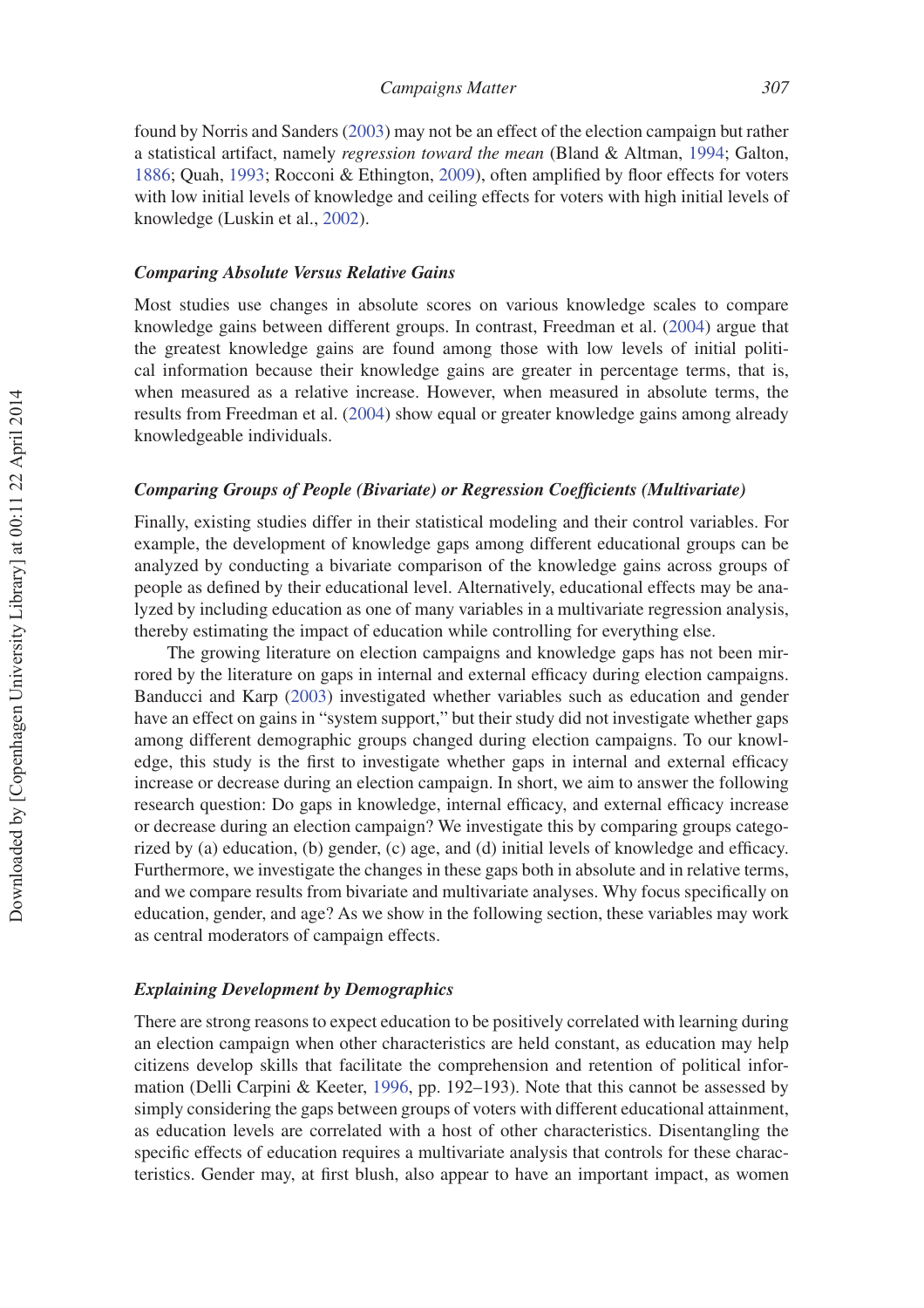seem to learn more during election campaigns (Ondercin et al., 2011). However, this finding is likely not a gender effect per se but rather a result of the different initial levels of knowledge and efficacy among men and women. Therefore, we expect that the impact of this variable is negligible once we control for other factors, particularly initial levels of knowledge. Finally, we include age as a variable in the analysis. We expect age to have a significant, negative impact on learning, and thereby perhaps also on efficacy, for two reasons. First, absorbing political knowledge requires cognitive skills, and aging tends to have a negative impact on a number of these skills, such as memory and "speed of processing" (Lau & Redlawsk, 2006, 2008). Second, younger voters generally have less stable attitudes than older voters (Jennings & Niemi, 1978; Stubager, Hansen, & Goul Andersen, 2013). Thus, younger voters might be more motivated to acquire new knowledge on which to base their opinions. Thus, we propose the following hypotheses.

*H4:* Increases in knowledge and efficacy are positively correlated with education.

*H5:* Increases in knowledge and efficacy are not related to gender.

*H6:* Increases in knowledge and efficacy are negatively correlated with age.

# *Explaining Development by Media Use*

While we expect demographic variables to have an impact, such factors are, by necessity, only part of the story. If the campaign is to have some effect, it is not sufficient that voters are motivated and able to absorb political information. They must also be exposed, or choose to expose themselves, to sources of political information. Therefore, in our quest to gain a better understanding of the development of knowledge and efficacy during a campaign, we turn to the mass media. Despite assertions concerning the rising importance of new, Internet-based communication channels between politicians and voters and questions regarding the future of the traditional mass media (Couldry, 2009), the traditional mass media remain the most important sources of information and vehicles for communication between politicians and citizens (Strömbäck, 2008, Karlsen, 2009).

Consequently, at first glance, we would expect that mass media use during the election campaign would drive gains in knowledge and associated gains in efficacy. From a broader perspective, this aligns with the idea of a "virtuous circle" (Norris, 2000), in which media coverage of politics helps "to improve our understanding of public affairs, to increase our capacity and motivation to become active in the political process, and thereby to strengthen civic engagement" (Norris, 2000, p. 317). However, a more malign "media-malaise" perspective on the effects of mass media (Newton, 1999) posits quite different effects. This perspective is not to be regarded as a single, coherent theory but is rather an umbrella term for the many studies that highlight the negative effects of extant mass media coverage. The original concept of "video malaise" (Robinson, 1976) suggested that the increasing importance of TV was responsible for declining levels of political trust. More recently, a large body of literature has focused on the tendency of the media to frame politics as a strategic game and the resulting cynical and inefficacious electorate (Cappella & Jamieson, 1997; De Vreese, 2004; Elenbaas & de Vreese, 2008; Patterson, 1993; Pedersen, 2012; Valentino et al., 2001).

Therefore, media exposure does not necessarily lead to increased levels of knowledge and efficacy. First, gains in knowledge and efficacy may be attributable to specific media types, for example newspapers, TV, and radio. Pinkleton and Austin (2001) found that a reliance on newspapers significantly increased efficacy and decreased cynicism, whereas a reliance on TV and radio had no effect. Similarly, in a study of Spanish election campaigns,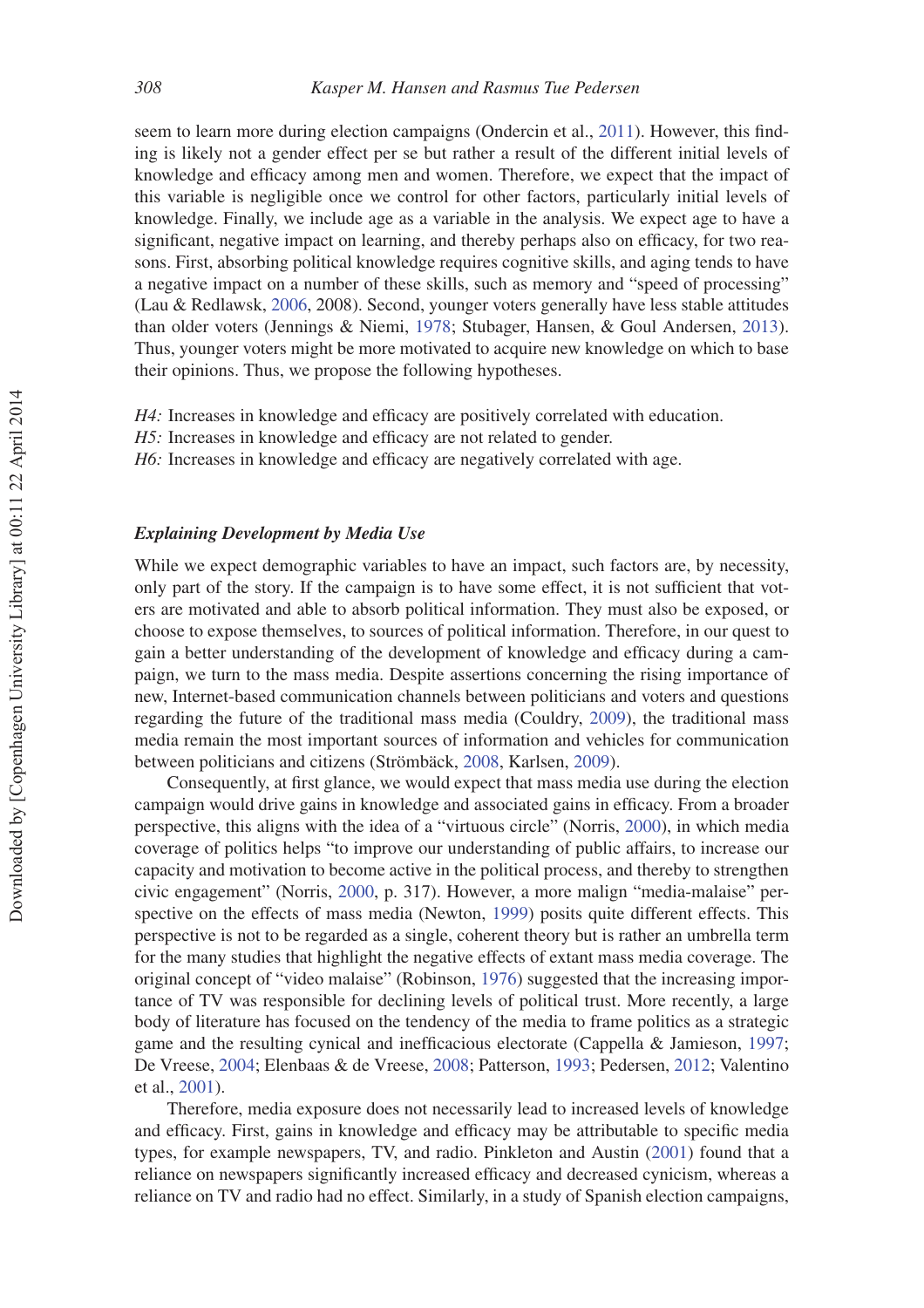Fraile (2011) found newspaper reading to be significantly associated with knowledge gains, whereas the results for radio were mixed and those of TV were insignificant. It is important to note, however, that these two studies were conducted in media environments in which TV and radio news are substantially commercially driven. This is not the case in the Danish media system, where televised news is, for all intents and purposes, only broadcast by two media institutions, DR and TV2, which are both bound by the same public service requirements (e.g., a commitment to diversity and impartiality in their news coverage). Similarly, news on the radio is also substantially dominated by DR, and the electronic media in Denmark therefore lack the ideological "echo chambers" found in, for example, the United States (Jamieson & Cappella, 2009). Therefore, by investigating the importance of media types in the Danish context, our analysis will indicate whether the previously observed differences between print and electronic media also hold when TV and radio news is produced under a public service system. Curran, Iyengar, Lund, and Salovaara-Moring (2009) suggest that countries with public service media systems tend to have smaller knowledge gaps among their citizens. As such, our study might challenge findings from studies conducted in countries with commercial media systems.

Furthermore, effects on knowledge and efficacy may also differ within specific media types. Among newspapers, for example, tabloids have repeatedly been shown to focus on strategic aspects of politics more than traditional broadsheet newspapers (Strömbäck & Aalberg, 2008, Pedersen, 2012). Based on the extant literature, we would therefore also expect the effects on knowledge and efficacy to differ between tabloids and broadsheets. The Danish media system is well suited to test this expectation, as it is characterized by a high level of daily newspaper readership (Esmark & Ørsten, 2008; Leckner & Facht, 2010). Following these considerations, we pose the following research question: To what degree does exposure to different types of media during an election campaign influence changes in political knowledge, internal efficacy, and external efficacy*?*

#### **Study and Methods**

This analysis is based on a large Danish Web panel arranged from February 2010 to September 2011 for the purposes of this study. A pilot study on the efficiency of various recruitment methods showed short text messages (SMS) to be a powerful recruitment strategy, especially because the marginal cost of inviting additional respondents is close to zero (Hansen & Pedersen, 2012). Therefore, approximately 130,000 text messages were sent to a random sample of listed Danish cell phone numbers, which resulted in the recruitment of 3,984 participants. These participants were supplemented with 4,527 participants from an existing Web panel hosted by TNS Gallup (Hansen, Kosiara-Pedersen, & Pedersen, 2012).

We did not consider the participants to be included in the panel until they had completed a lengthy online questionnaire and fully committed to participate in the online election campaign panel. When the prime minister called parliamentary elections on 26 August 2011, 8,511 participants had been recruited to the panel. An e-mail with a link to the first campaign survey was sent out that day, yielding a participation rate of 71% (fully completed interviews/e-mail invitations sent out). This definition follows the American Association for Public Opinion Research (AAPOR) definition (AAPOR, 2011, p. 38). For the duration of the campaign, panelists were divided into subgroups, and these subgroups were each surveyed five times during the election campaign. The response rate for these surveys ranged from 57% to 62%. Finally, 4 days after the election, which was held on 15 September 2011, all respondents were invited to take part in a post-election survey, which had a response rate of 68%. A total of 4,988 (58%) participants completed both the survey at the beginning of the campaign and the post-election survey. We consider these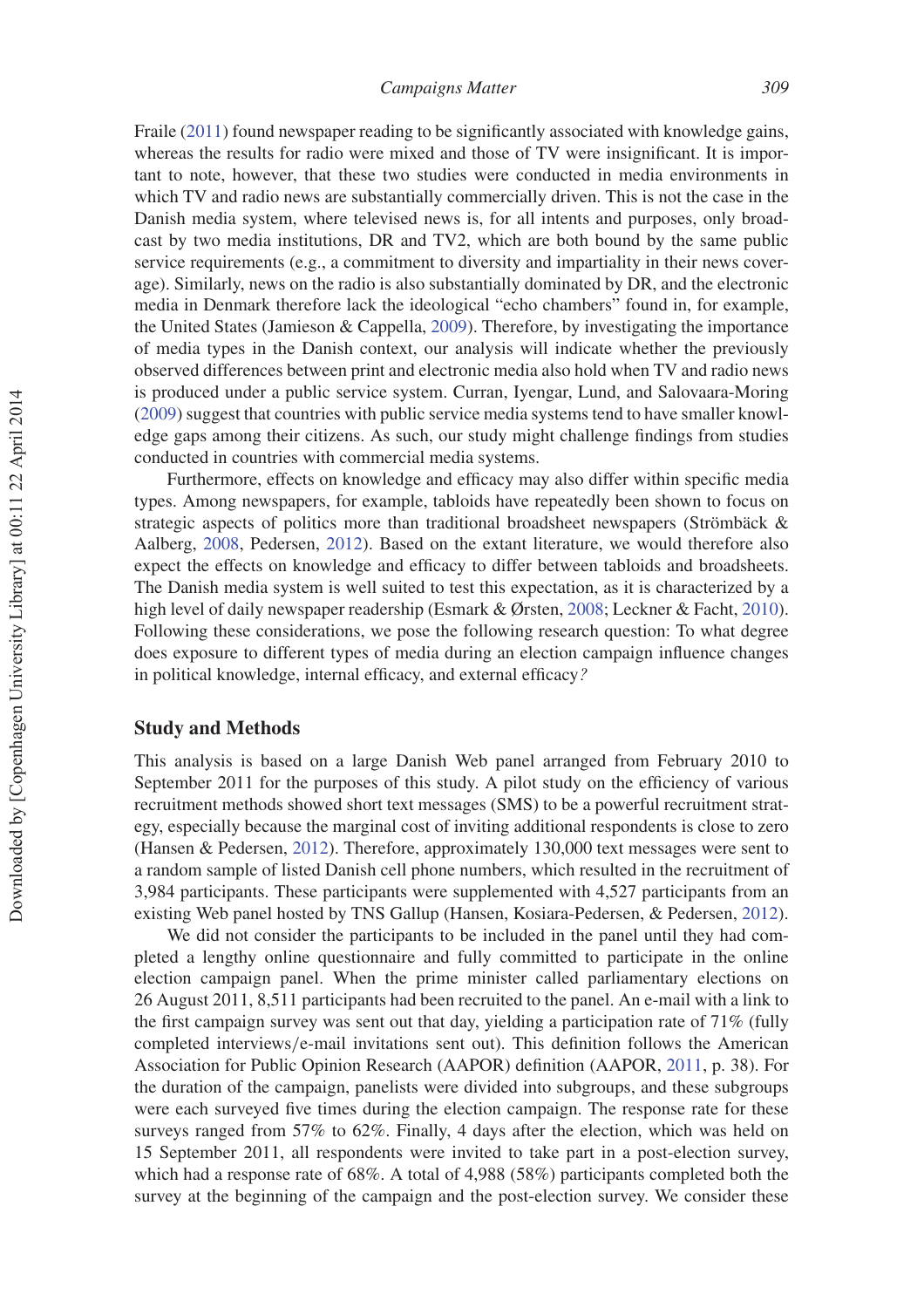response rates to be clearly satisfactory by current standards, and a follow-up analysis of panel representativeness also showed that the panel members were largely representative of the general Danish electorate in terms of demographic variables (age, gender, and geographical region), albeit better educated and stronger supporters of the opposition parties. Nevertheless, similar to other surveys focusing on political behavior, our data will likely overrepresent politically interested voters, but we address this by focusing our panel analyses on within-individual change and being cautious when making generalizations to the Danish electorate (details on the respondents are listed in the appendix).

#### *Measures*

Political knowledge was measured by the respondents' ability to place the political parties on the traditional left-right policy scale ranging from 0 to 10. The position on the left was described as "The public sector must make sure that everybody is taken care of," whereas the position on the right was described as "Each individual must take more responsibility for him or herself." With eight political parties, 28 party-pair comparisons can be made. Respondents were given 1 point for each correct comparison, such as placing the Social Democrats to the left of the Conservatives. The correct ordering of the parties was set to the average placement of each party made by all of the respondents. This average placement also corresponds to how experts in the field would have ranked the parties. Using this measure results in a highly reliable scale (start of the campaign, Cronbach's alpha  $= .97$ ; post-election, Cronbach's alpha = .96).

The ideological placement of parties has been shown to be a good indicator of political knowledge (Delli Carpini & Keeter, 1993), and in multiparty systems this measure contains much more information than in two-party systems (Bhatti, 2010; Tóka, 2007). Furthermore, when compared to factual knowledge questions (e.g., the number of politicians in parliament), knowing how the parties are positioned relative to each other on the left-right scale can be seen as highly relevant information for voters when making a party choice (Gilens,  $2001$ ; Luskin et al.,  $2002$ ).<sup>3</sup> This is clearly the case in Denmark and other Nordic countries, where voters' self-placement on this left-right scale has been, for years, the single best indicator of party choice. As such, this item is used as an essential cue or heuristic shortcut for many voters to decide which party to vote for (Bengtsson et al., 2013; Hansen & Goul Andersen, 2013).

Internal efficacy was measured by the respondents' responses to the following five items: (a) "Sometimes politics is so complicated that a person like me cannot really understand what is going on"; (b) "Generally speaking, I do not find it that difficult to take a stand on political issues"; (c) "When politicians debate economic policy, I only understand a small part of what they are talking about"; (d) "Citizens like me are qualified to participate in political discussions"; and (e) "Citizens like me have opinions on politics that are worth listening to." Responses were measured on 5-point Likert scales, and the aggregate measure of internal efficacy was obtained by summing these responses (after reverse coding some items). This yielded a reliable scale (start of the campaign, Cronbach's alpha = .77; post-election, Cronbach's alpha = .80).

External efficacy was measured with the following items: (a) "Politicians do not really care what the voters think"; (b) "Usually you can trust the political leaders to do what is best for the country"; (c) "The politicians waste a lot of the taxpayer's money"; and (d) "Citizens like me do not have any influence on the decisions of the Parliament and Government." This yielded a reliable scale (start of the campaign, Cronbach's alpha  $= .61$ ; post-election, Cronbach's alpha = .68).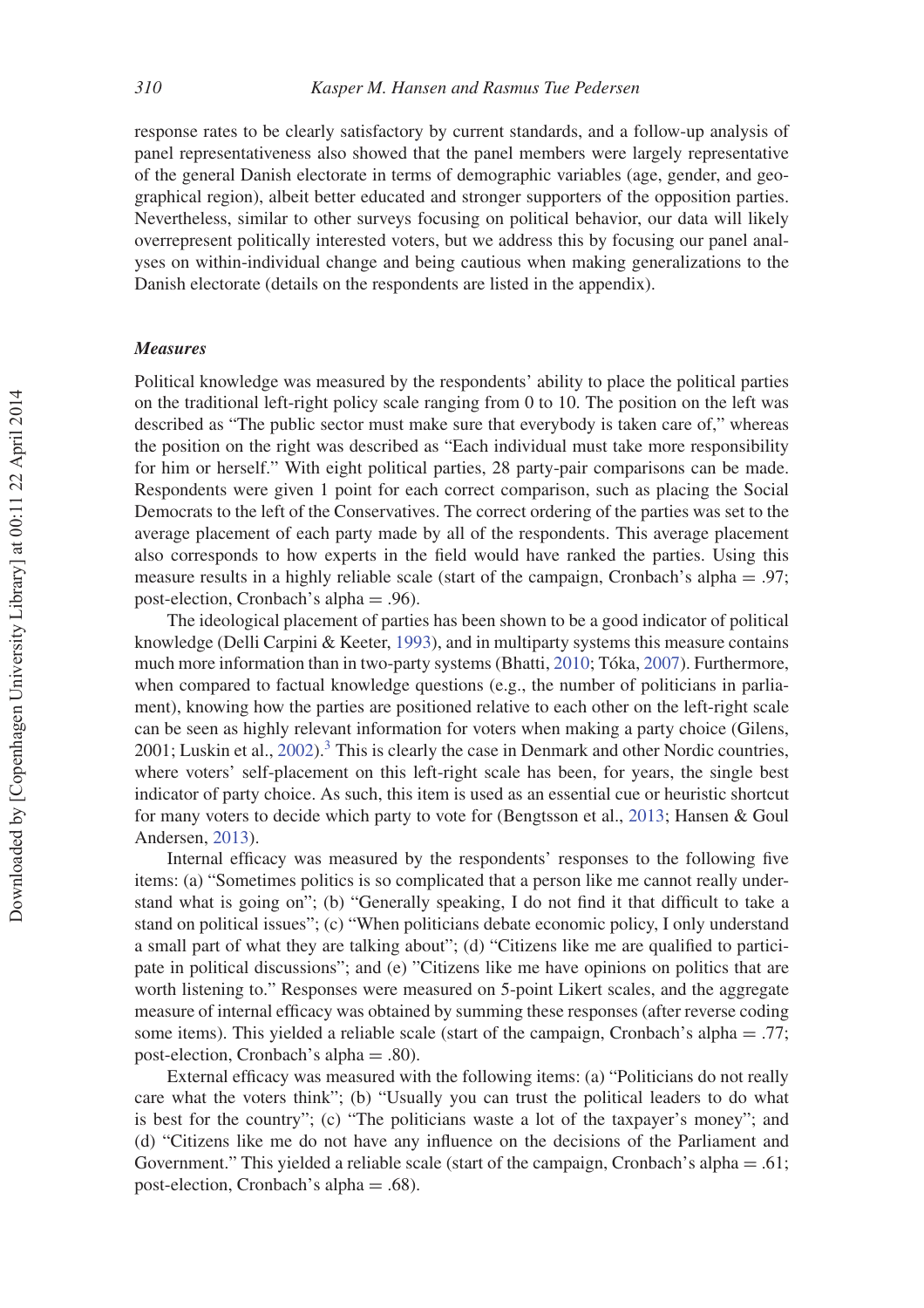*Campaigns Matter 311*

Media exposure was measured by asking participants about their media consumption over the preceding 2 days in each survey during the campaign. These questions were included at the start of the campaign, over the course of the campaign, and the survey immediately after the election. The measures of media exposure were calculated as averages across these surveys. Our measures of media exposure focus on "traditional" mass media channels, such as newspapers, TV, and radio. It is, however, important to note that our measures of newspaper readership include online use of newspaper Web sites; we thereby account for the fact that, while use of the Internet as a news source is clearly on the rise, a very large part of the time spent online by news consumers is actually spent on the Web sites of such traditional news media (Danske Medier, 2013; Hoff, 2010; Karlsen, 2009).

# **Results**

# *Overall Development*

Considering overall development first, Table 1 shows the development of knowledge, internal efficacy, and external efficacy on the aggregate level and across certain sociodemographic groups during the campaign.

**Table 1** Development of knowledge and efficacy

|                             |       |                                                     |            |        | Relative Absolute   |                  |
|-----------------------------|-------|-----------------------------------------------------|------------|--------|---------------------|------------------|
|                             | start | Campaign Campaign Absolute difference change<br>end | difference | $(\%)$ | in gap <sup>a</sup> | $\boldsymbol{n}$ |
| Knowledge (0-100)           | 75.7  | 79.3                                                | 3.6        | 4.7    |                     | 4,751            |
| High school or less         | 70.0  | 74.8                                                | 4.7        | 6.7    | $-3.1***$           | 945              |
| Vocational                  | 69.7  | 74.1                                                | 4.4        | 6.3    |                     | 952              |
| Short-term tertiary         | 76.2  | 80.4                                                | 4.2        | 5.4    |                     | 528              |
| Medium-term tertiary        | 78.6  | 81.9                                                | 3.3        | 4.2    |                     | 1,435            |
| Long-term tertiary          | 83.1  | 84.7                                                | 1.6        | 2.0    |                     | 891              |
| Female                      | 72.6  | 77.3                                                | 4.7        | 6.5    | $-2.1***$           | 2,231            |
| Male                        | 78.4  | 81.0                                                | 2.6        | 3.3    |                     | 2,520            |
| 18-29 years old             | 74.2  | 79.9                                                | 5.7        | 7.7    | $-2.3*$             | 487              |
| 30-59 years old             | 76.1  | 79.4                                                | 3.3        | 4.4    |                     | 3,079            |
| $60+$ years old             | 75.1  | 78.5                                                | 3.4        | 4.5    |                     | 1,185            |
| Low prior knowledge         | 59.5  | 70.0                                                | 10.6       | 17.8   | $-12.6***$          | 2,113            |
| High prior knowledge        | 88.6  | 86.6                                                | $-2.0$     | $-2.3$ |                     | 2,638            |
| Internal efficacy $(0-100)$ | 69.6  | 72.9                                                | 3.4        | 4.8    |                     | 4,543            |
| High school or less         | 63.4  | 67.3                                                | 3.9        | 6.1    | $-1.5*$             | 899              |
| Vocational                  | 63.5  | 66.2                                                | 2.6        | 4.1    |                     | 902              |
| Short-term tertiary         | 68.2  | 72.0                                                | 3.8        | 5.6    |                     | 506              |
| Medium-term tertiary        | 71.9  | 75.9                                                | 4.0        | 5.6    |                     | 1,380            |
| Long-term tertiary          | 79.3  | 81.7                                                | 2.4        | 3.0    |                     | 856              |
| Female                      | 66.1  | 70.2                                                | 4.1        | 6.1    | $-1.3***$           | 2,087            |
| Male                        | 72.5  | 75.2                                                | 2.8        | 3.8    |                     | 2,456            |
| 18-29 years old             | 66.8  | 71.5                                                | 4.7        | 7.0    | $-2.4***$           | 448              |

(*Continued*)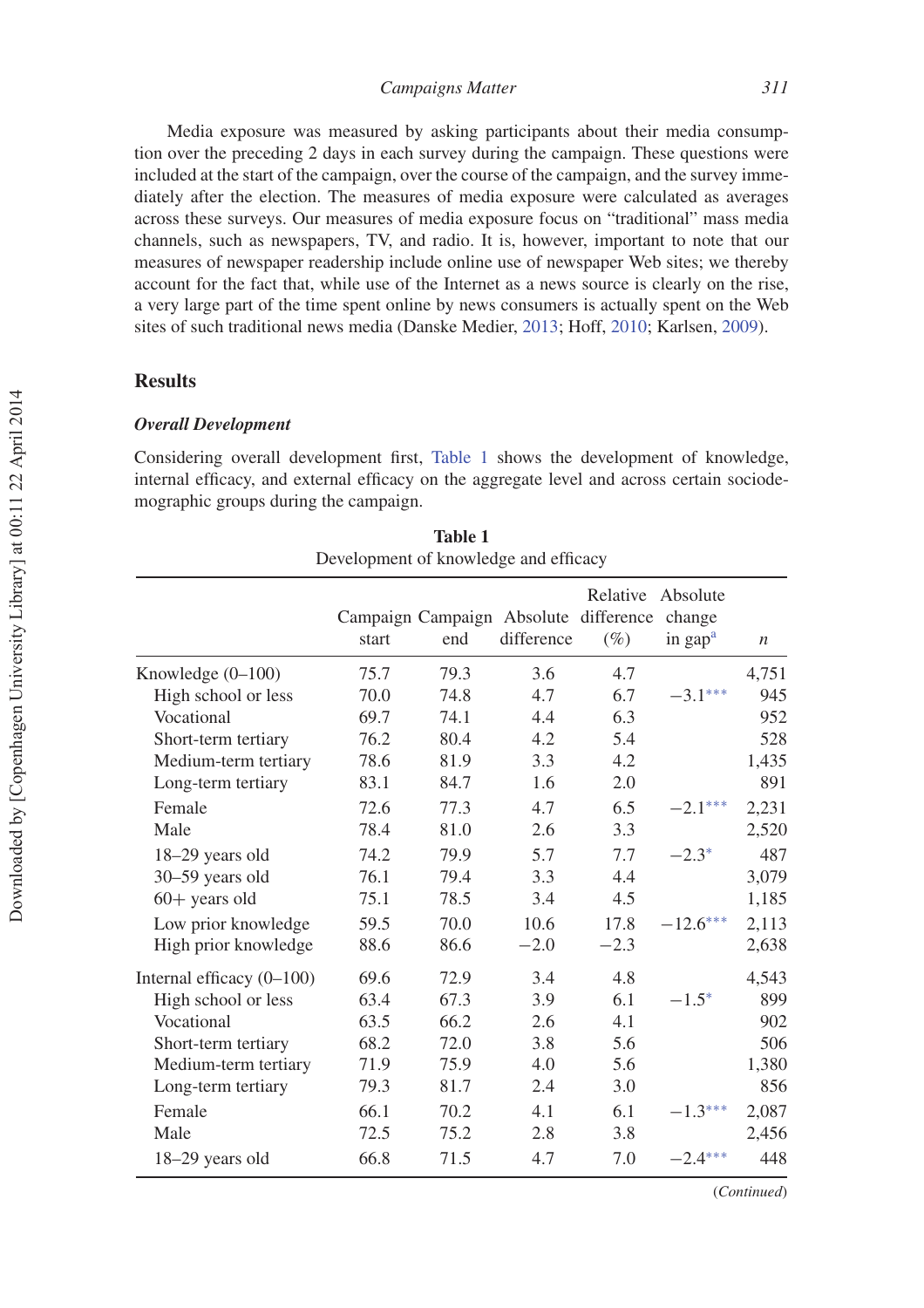|                                 | start | end  | Campaign Campaign Absolute difference change<br>difference | $(\%)$ | Relative Absolute<br>in gap <sup>a</sup> | $\boldsymbol{n}$ |
|---------------------------------|-------|------|------------------------------------------------------------|--------|------------------------------------------|------------------|
| 30–59 years old                 | 70.1  | 73.7 | 3.6                                                        | 5.1    |                                          | 2,963            |
| $60+$ years old                 | 69.3  | 71.6 | 2.3                                                        | 3.3    |                                          | 1,132            |
| Low prior internal<br>efficacy  | 51.2  | 59.5 | 8.2                                                        | 16.1   | $-8.5***$                                | 1,934            |
| High prior internal<br>efficacy | 83.1  | 82.9 | $-0.2$                                                     | $-0.3$ |                                          | 2,609            |
| External efficacy $(0-100)$     | 47.6  | 49.8 | 2.2                                                        | 4.8    |                                          | 4,433            |
| High school or less             | 44.1  | 46.7 | 2.6                                                        | 6.0    | $-0.9$                                   | 883              |
| Vocational                      | 42.4  | 44.7 | 2.3                                                        | 5.5    |                                          | 905              |
| Short-term tertiary             | 46.9  | 49.1 | 2.2                                                        | 4.7    |                                          | 491              |
| Medium-term tertiary            | 50.5  | 52.8 | 2.3                                                        | 4.5    |                                          | 1,325            |
| Long-term tertiary              | 52.8  | 54.5 | 1.7                                                        | 3.2    |                                          | 829              |
| Female                          | 48.9  | 51.5 | 2.6                                                        | 5.3    | 0.7                                      | 1,998            |
| Male                            | 46.5  | 48.5 | 1.9                                                        | 4.2    |                                          | 2,435            |
| 18-29 years old                 | 52.0  | 53.8 | 1.8                                                        | 3.5    | $-0.5$                                   | 416              |
| 30-59 years old                 | 48.2  | 50.5 | 2.3                                                        | 4.7    |                                          | 2,894            |
| $60+$ years old                 | 44.3  | 46.7 | 2.3                                                        | 5.3    |                                          | 1,123            |
| Low prior external<br>efficacy  | 30.9  | 36.7 | 5.8                                                        | 18.6   | $-6.7***$                                | 2,097            |
| High prior external<br>efficacy | 62.6  | 61.6 | $-0.9$                                                     | $-1.5$ |                                          | 2,336            |

**Table 1** (Continued)

*Note*. Differences between the beginning and end of the campaign are highly significant (*p* < .005) for all groups except internal efficacy for the group with high prior internal efficacy (tested by two-sided, paired sample *t* tests).

<sup>a</sup>The change in gap is the initial gap minus the gap when the campaign ends between female/male, young/oldest, and least/most educated.

<sup>∗</sup>*p* < .05; ∗∗∗*p* < .001 (changes in gaps; two-sided, paired-sample *t* test).

When measured across all participants, knowledge increased by 3.6 points, internal efficacy increased by 3.4 points, and external efficacy increased by 2.2 points, all on scales from  $0-100$  in absolute terms. These increases are highly significant ( $p < .001$ ) and Hypotheses 1, 2, and 3 are therefore supported; knowledge, internal efficacy, and external efficacy increase during the campaign. The effects are arguably modest, just less than 5% for all three measures, when measured relative to their initial levels. To put these changes in perspective: With regard to the measure of knowledge, on average, voters were able to correctly order only one more of the 28 party pairs by the end of the campaign in comparison to before the campaign. Nevertheless, the absolute changes in knowledge and both types of efficacy are positive and highly significant ( $p < .005$ ) for both genders, for all age groups, and for all educational subgroups.

However, as is also clear from Table 1, the increases are not homogenous across these subgroups. Beginning with knowledge, we observe a narrowing of the gaps. On average,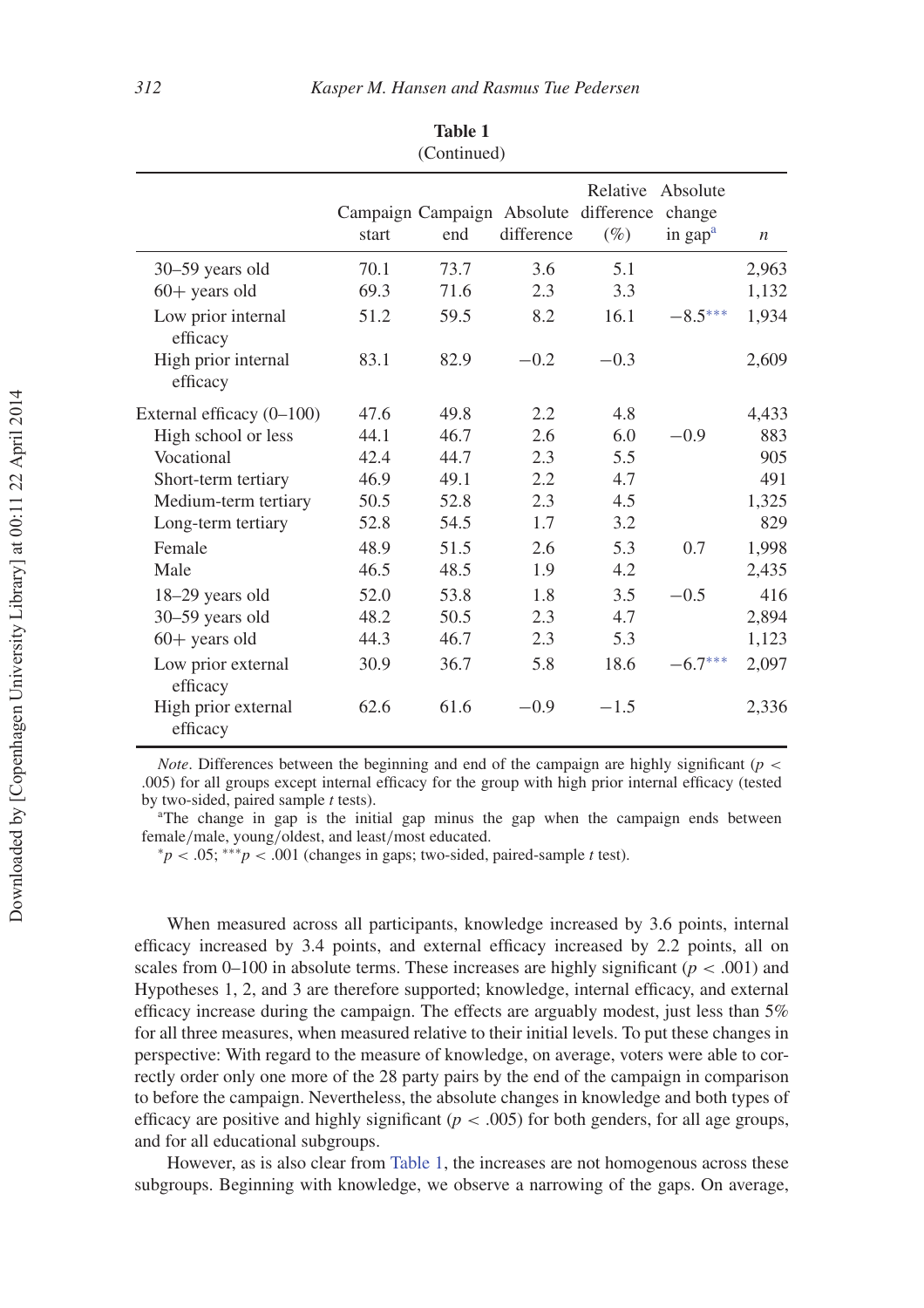women are less knowledgeable than men, but they learn significantly more during the campaign. Similarly, individuals with relatively low educational attainment begin with less knowledge but learn more during the election campaign than voters with long-term tertiary education. With respect to age, the pattern is quite remarkable because the gap actually reverses. Before the campaign, young voters knew the least; afterward, they knew the most. As noted earlier, this learning effect may be based on age-related cognitive skills and the fact that young people tend to have more unstable political attitudes. There is a larger proportion of floating voters in this group than among older groups, and it seems plausible that young voters who are searching for a preferred political party accumulate knowledge during the search.

Regarding internal efficacy, we also observe a significant narrowing of the gap between men and women. Similar to political knowledge, women begin with lower levels of internal efficacy, but they gain more internal efficacy during the election campaign. Additionally, regarding gains in internal efficacy across different educational groups, the gap also narrows; the lowest-scoring group at the start of the campaign, individuals with a high school education or less, narrows the gap with the highest-scoring group, individuals with long-term tertiary degrees. Finally, the gaps across age groups also narrow.

However, the development of external efficacy exhibits a different pattern. The gender gap actually widens during the election campaign. Women begin with higher levels of external efficacy, and they also gain more external efficacy during the election campaign. However, the widening of this gap is only marginally significant ( $p = .098$ ). With regard to both education and age, the gaps in external efficacy tend to narrow, but these developments are insignificant.

What happens if, instead, we measure development in relative terms? Measuring gains in relative terms makes the closing of the gap more likely, but we have already observed a narrowing of the gaps in absolute terms for both knowledge and internal efficacy. Therefore, an analysis of relative gains simply confirms these findings. However, for external efficacy, measuring relative developments changes the conclusion regarding the gap across educational groups: The 6.0% increase for individuals with a high school degree or less is significantly higher ( $p = .044$ ) than the increase of 3.2% for individuals with a tertiary education. For age and gender, the developments of the gaps remain insignificant, however, and the overall picture of the campaign effects does not change substantially between analyses based on absolute versus relative gains in this campaign.

The results become somewhat more spectacular if we, as in Norris and Sanders (2003), consider groups as defined by their initial values on the dependent variable. Knowledge, internal efficacy, and external efficacy increase considerably for the groups that begin with low levels, whereas the groups with high initial levels actually experience losses during the campaign. For example, the members of the group with low prior knowledge increased their knowledge levels by an average of 10.6 points, whereas the group with high prior knowledge experienced a significant *decrease* of 2.0 points. Nonetheless, we stress that these two results should not be taken as indicative of a causal effect of the election campaign. The notion that the election campaign has a causal effect leading to knowledge *losses* among already highly knowledgeable individuals seems highly improbable, especially when all groups categorized by gender and education invariably experience knowledge gains. Rather, these results are almost certainly biased by regression toward the mean.

If we adjust for regression toward the mean using the method suggested by Roberts (1980; see also Rocconi & Ethington, 2009), the average increase among participants with low prior knowledge decreases to 4.2 points (95% CI = 3.4, 5.1), whereas participants with high prior knowledge increase their knowledge by 3.0 points (95%  $CI = 2.6, 3.5$ ). These values provide a clear example of how comparisons between groups formed by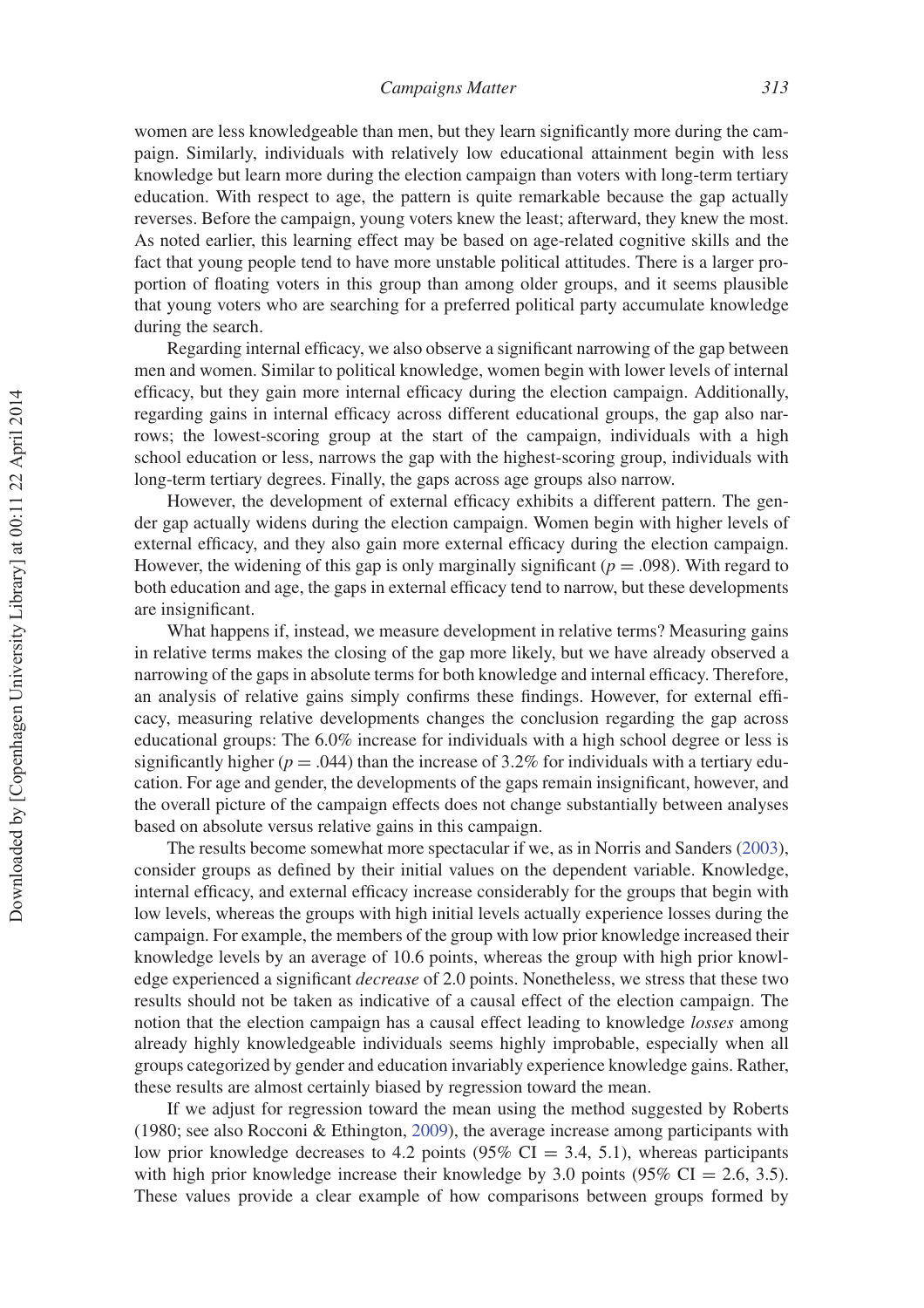initial values of the dependent variable can be seriously biased by regression toward the mean. Therefore, we urge future studies in this field to either correct for regression toward the mean or, better yet, to avoid comparisons across groups formed by initial levels of the dependent variable. Barring strong theoretical or practical reasons to investigate such groups, it is, in our view, much sounder to avoid the problems associated with regression toward the mean (and floor/ceiling effects; see Luskin et al., 2002) by focusing on gaps between groups based on age, gender, education, or comparable criteria.

#### *Multivariate Analyses*

We now turn to the multivariate analyses of the campaign effects. Tables 2, 4, and 5 each include three OLS regressions. The first regression in each table is based on

| Changes in knowledge (ability to order the parties left to right) |            |            |            |  |
|-------------------------------------------------------------------|------------|------------|------------|--|
|                                                                   | Model 1    | Model 2    | Model 3    |  |
| Initial level of knowledge                                        | $-0.45***$ | $-0.45***$ | $-0.46***$ |  |
|                                                                   | (0.02)     | (0.02)     | (0.02)     |  |
| Age                                                               | $-0.041*$  |            | $-0.054**$ |  |
|                                                                   | (0.02)     |            | (0.02)     |  |
| Male                                                              | 0.80       |            | 0.37       |  |
|                                                                   | (0.47)     |            | (0.48)     |  |
| Vocational                                                        | $-0.26$    |            | $-0.10$    |  |
|                                                                   | (0.83)     |            | (0.84)     |  |
| Short-term tertiary                                               | $2.54**$   |            | $2.39**$   |  |
|                                                                   | (0.83)     |            | (0.83)     |  |
| Medium-term tertiary                                              | $2.81***$  |            | $2.52***$  |  |
|                                                                   | (0.73)     |            | (0.72)     |  |
| Long-term tertiary                                                | $2.97***$  |            | $2.14**$   |  |
|                                                                   | (0.73)     |            | (0.74)     |  |
| TV                                                                |            | 0.42       | 1.60       |  |
|                                                                   |            | (1.00)     | (1.06)     |  |
| Radio                                                             |            | 0.42       | 0.55       |  |
|                                                                   |            | (0.63)     | (0.63)     |  |
| Newspaper: free daily                                             |            | 0.47       | 0.84       |  |
|                                                                   |            | (2.58)     | (2.57)     |  |
| Newspaper: tabloid                                                |            | $-0.37$    | $-0.25$    |  |
|                                                                   |            | (0.83)     | (0.86)     |  |
| Newspaper: broadsheet                                             |            | $7.95***$  | $6.58***$  |  |
|                                                                   |            | (1.10)     | (1.15)     |  |
| Constant                                                          | $37.8***$  | $36.2***$  | $37.8***$  |  |
|                                                                   | (1.83)     | (1.64)     | (1.86)     |  |
| $\boldsymbol{n}$                                                  | 4,751      | 4,751      | 4,751      |  |
| $R^2$                                                             | .267       | .267       | .272       |  |
| Adj. $R^2$                                                        | .266       | .266       | .270       |  |

**Table 2**

*Note*. Education reference category: high school or less. Robust standard errors are in parentheses. <sup>∗</sup>*p* < .05; ∗∗*p* < .01; ∗∗∗*p* < .001.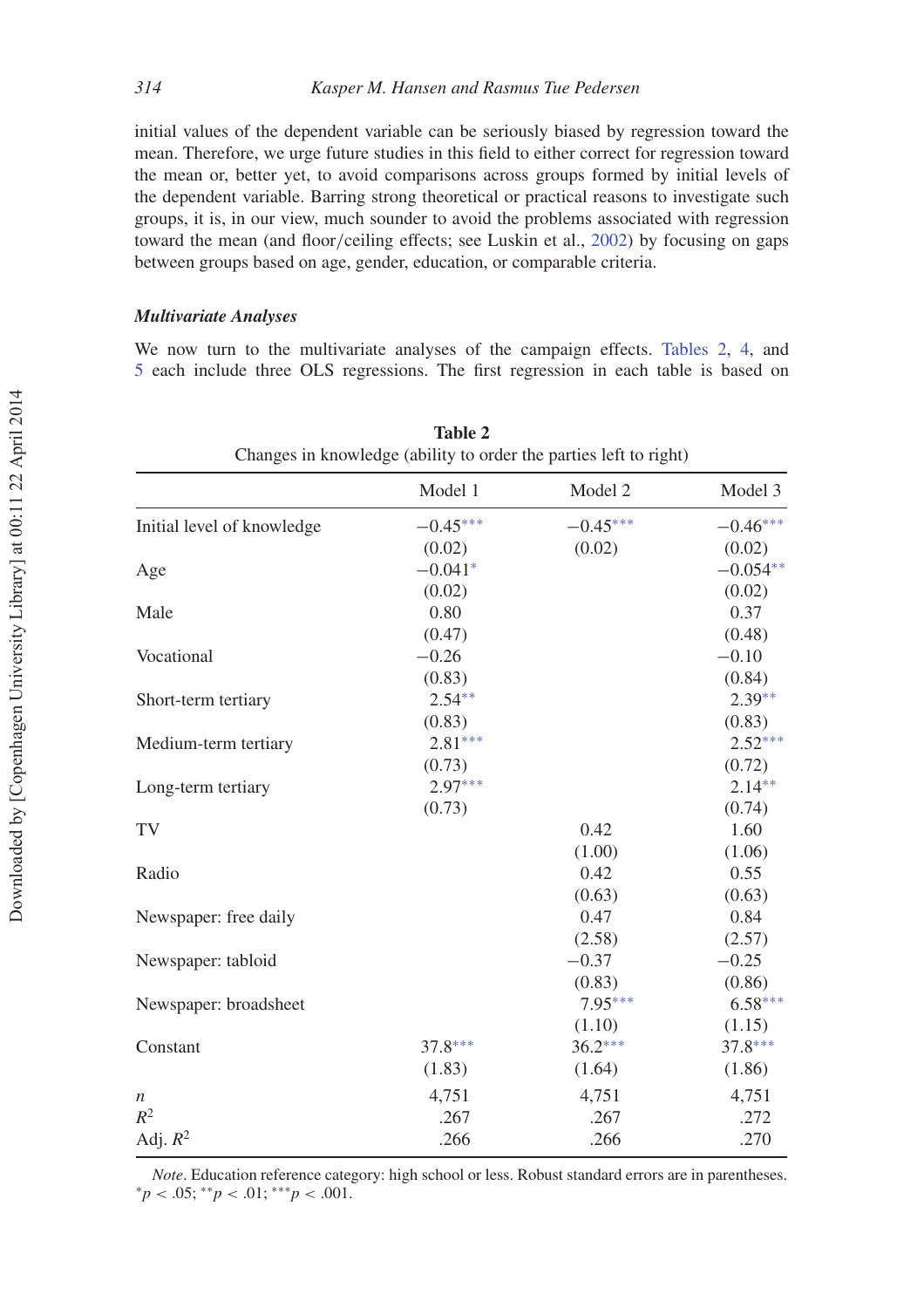*Campaigns Matter 315*

sociodemographic characteristics, the second is based on media use, and the third model is the full model. The initial level of the dependent variable is included in the models as an independent variable to account for ceiling effects and regression toward the mean. The coefficient of the initial level is negative and significant in all models, indicating a robust ceiling effect and regression toward the mean. It also means that when we interpret the other coefficients in the models, we must remember that the initial level effect is controlled for (i.e., it is the effect of the independent variables when the initial level is held constant).

Beginning with the effect on knowledge, the declining knowledge gap between different educational groups shown in Table 1 might lead one to expect that education has an insignificant or even detrimental effect on learning. However, the multivariate regressions in Table 2 show that this is not the case. When controlling for initial knowledge levels, individuals with high educational attainment learn significantly more during the election campaign, in accordance with Hypothesis 4.

It is important to note that the results in Table 1 and those from our multivariate regression measure two different concepts. Table 1 compares development across groups defined by their education, whereas the regression estimates the impact of education, all else being equal*.* In other words, the regression shows that if a voter with a certain initial level of knowledge is highly educated, he or she will learn more during the campaign than if this individual did not have an education. However, voters with high education typically begin with higher levels of knowledge, as shown in Table 1.

We can illustrate this by using the regression coefficients from Model 3 to calculate estimated knowledge gains for the different groups (using the margins command in STATA 12). As shown in Table 3, if we assume that voters across the different educational levels begin with the mean level of knowledge (75.7), the estimated knowledge gains for voters with a tertiary education are high and significantly higher than those for voters with a vocational education and voters with a high school degree or less. Based entirely on these results, it would be tempting to conclude that the knowledge gap increases during an election campaign. However, if we instead estimate knowledge gains using the initial levels

| Estimating knowledge gains (95% confidence interval in parentheses) |                                                                    |                                                               |  |
|---------------------------------------------------------------------|--------------------------------------------------------------------|---------------------------------------------------------------|--|
|                                                                     | Estimates with initial<br>knowledge level at<br>grand mean of 75.7 | Estimates with initial<br>knowledge level at<br>subgroup mean |  |
| High school or less                                                 | 2.1                                                                | 4.7                                                           |  |
| $mean = 70.0$                                                       | (1.0, 3.2)                                                         | (3.5, 5.9)                                                    |  |
| Vocational                                                          | 1.6                                                                | 4.4                                                           |  |
| $mean = 69.7$                                                       | (0.5, 2.7)                                                         | (3.3, 5.5)                                                    |  |
| Short-term tertiary                                                 | 4.4                                                                | 4.2                                                           |  |
| $mean = 76.2$                                                       | (3.3, 5.5)                                                         | (3.0, 5.3)                                                    |  |
| Medium-term<br>tertiary                                             | 4.6                                                                | 3.3                                                           |  |
| $mean = 78.6$                                                       | (3.8, 5.4)                                                         | (2.5, 4.1)                                                    |  |
| Long-term tertiary                                                  | 5.1                                                                | 1.6                                                           |  |
| $mean = 83.1$                                                       | (4.2, 6.0)                                                         | (0.8, 2.5)                                                    |  |

**Table 3**

*Note.*  $N = 4,751$ .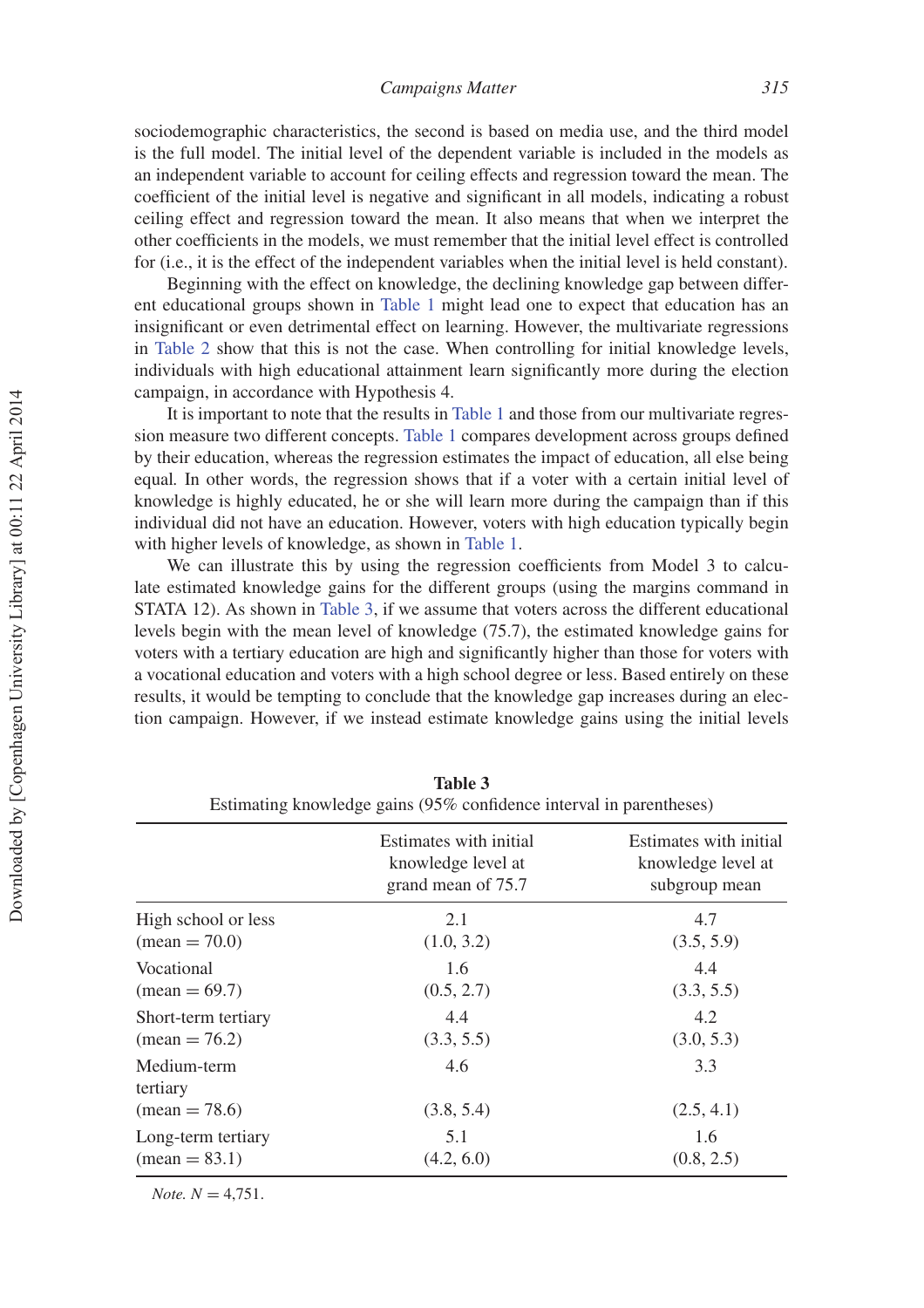| $C_{\text{Hull}}$ $C_{\text{O}}$ in internal efficies |             |            |             |  |
|-------------------------------------------------------|-------------|------------|-------------|--|
|                                                       | Model 4     | Model 5    | Model 6     |  |
| Initial-level efficacy                                | $-0.29***$  | $-0.29***$ | $-0.31***$  |  |
|                                                       | (0.01)      | (0.01)     | (0.01)      |  |
| Age                                                   | $-0.052***$ |            | $-0.062***$ |  |
|                                                       | (0.01)      |            | (0.01)      |  |
| Male                                                  | $0.94*$     |            | 0.65        |  |
|                                                       | (0.37)      |            | (0.38)      |  |
| Vocational                                            | $-0.94$     |            | $-0.77$     |  |
|                                                       | (0.57)      |            | (0.57)      |  |
| Short-term tertiary                                   | $1.66*$     |            | $1.50*$     |  |
|                                                       | (0.67)      |            | (0.67)      |  |
| Medium-term tertiary                                  | $3.04***$   |            | $2.72***$   |  |
|                                                       | (0.54)      |            | (0.54)      |  |
| Long-term tertiary                                    | $3.30***$   |            | $2.52***$   |  |
|                                                       | (0.58)      |            | (0.60)      |  |
| TV                                                    |             | $-0.47$    | 1.03        |  |
|                                                       |             | (0.80)     | (0.86)      |  |
| Radio                                                 |             | 0.45       | 0.63        |  |
|                                                       |             | (0.49)     | (0.49)      |  |
| Newspaper: free daily                                 |             | $-2.67$    | $-2.19$     |  |
|                                                       |             | (1.66)     | (1.66)      |  |
| Newspaper: tabloid                                    |             | $-1.26$    | $-0.96$     |  |
|                                                       |             | (0.76)     | (0.77)      |  |
| Newspaper: broadsheet                                 |             | $8.28***$  | $6.35***$   |  |
|                                                       |             | (1.10)     | (1.14)      |  |
| Constant                                              | $24.1***$   | $22.2***$  | $24.5***$   |  |
|                                                       | (0.99)      | (0.80)     | (1.00)      |  |
| $\boldsymbol{n}$                                      | 4,543       | 4,543      | 4,543       |  |
| $R^2$                                                 | .166        | .160       | .173        |  |
| Adj. $R^2$                                            | .165        | .159       | .171        |  |

| <b>Table 4</b>               |  |  |  |  |
|------------------------------|--|--|--|--|
| Changes in internal efficacy |  |  |  |  |

*Note*. Education reference category: high school or less. Robust standard errors are in parentheses. <sup>∗</sup>*p* < .05; ∗∗∗*p* < .001.

of knowledge within each subgroup, we obtain very different results. In this case, the gap narrows, mirroring the results from Table 1.

Hypotheses 5 and 6 align with the results in Models 1 and 3, as age is negatively correlated with learning, whereas the relationship between gender and learning is insignificant. That is, when controlling for other variables, including their initial levels, younger voters tend to learn more than older voters, and more educated voters tend to learn more than less educated voters. It is worth noting that although the effects of education and age are statistically significant, they are nonetheless fairly modest. In the fully specified model, short-, medium-, or long-term tertiary education increases learning by less than 3 points. Moreover, the coefficient for age is –.054, meaning that an 18-year-old, on average, increases just 2.7 points more than a 68-year-old.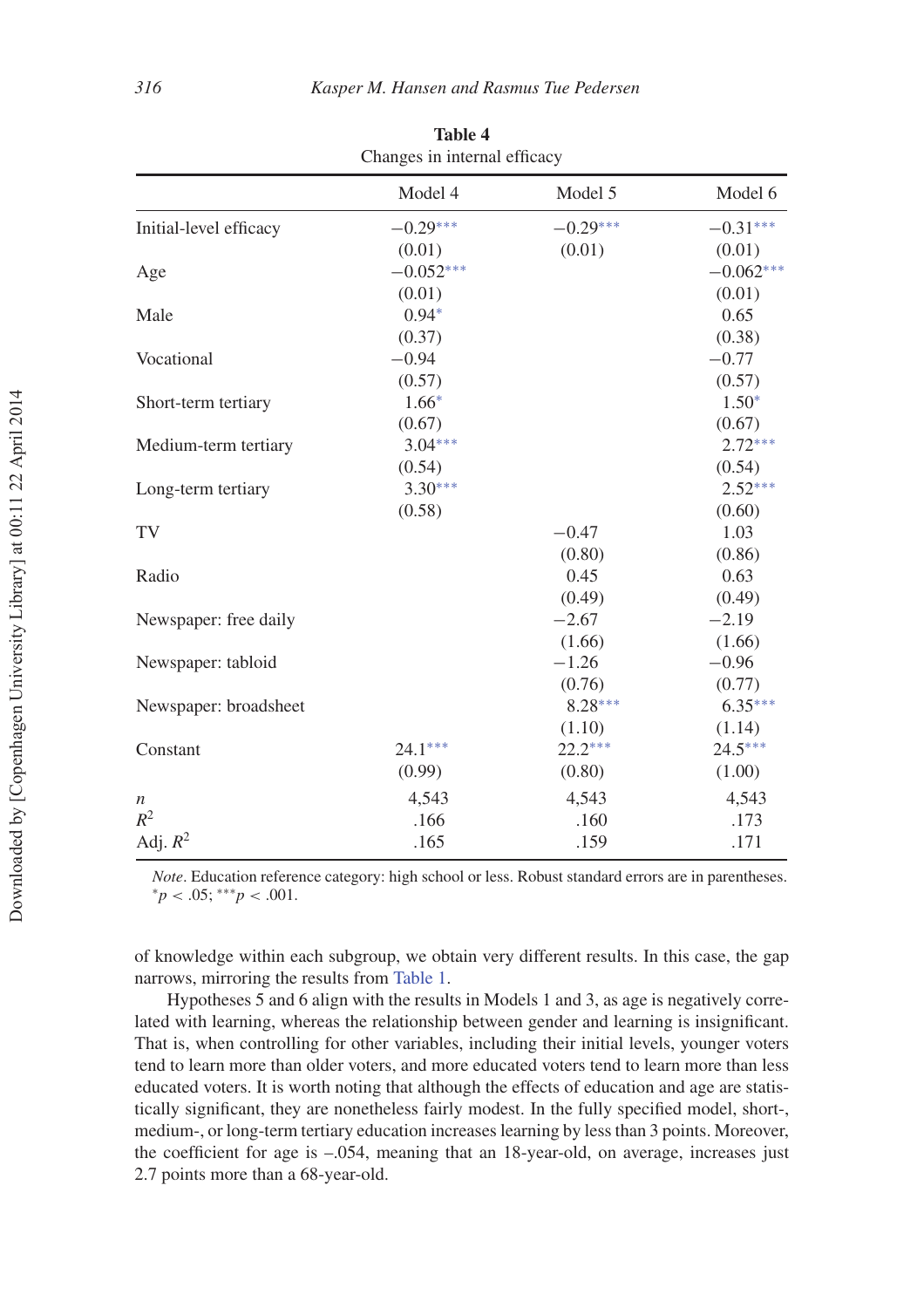|                        | Model 7    | Model 8    | Model 9    |
|------------------------|------------|------------|------------|
| Initial-level efficacy | $-0.23***$ | $-0.23***$ | $-0.24***$ |
|                        | (0.01)     | (0.01)     | (0.01)     |
| Age                    | $-0.020$   |            | $-0.042**$ |
|                        | (0.01)     |            | (0.01)     |
| Male                   | $-1.06**$  |            | $-0.92*$   |
|                        | (0.39)     |            | (0.39)     |
| Vocational             | $-0.58$    |            | $-0.62$    |
|                        | (0.59)     |            | (0.60)     |
| Short-term tertiary    | 0.30       |            | 0.30       |
|                        | (0.71)     |            | (0.71)     |
| Medium-term tertiary   | $1.13*$    |            | 1.01       |
|                        | (0.56)     |            | (0.56)     |
| Long-term tertiary     | $1.21*$    |            | 1.14       |
|                        | (0.61)     |            | (0.64)     |
| TV                     |            | 0.16       | 1.15       |
|                        |            | (0.85)     | (0.93)     |
| Radio                  |            | $1.92***$  | $2.18***$  |
|                        |            | (0.52)     | (0.52)     |
| Newspaper: free daily  |            | $-1.85$    | $-1.46$    |
|                        |            | (1.78)     | (1.78)     |
| Newspaper: tabloid     |            | $-2.87***$ | $-2.63**$  |
|                        |            | (0.80)     | (0.82)     |
| Newspaper: broadsheet  |            | 0.52       | $-0.076$   |
|                        |            | (1.13)     | (1.23)     |
| Constant               | $14.3***$  | $12.2***$  | $14.4***$  |
|                        | (0.91)     | (0.64)     | (0.92)     |
| $\boldsymbol{n}$       | 4,433      | 4,433      | 4,433      |
| $R^2$                  | .111       | .112       | .117       |
| Adj. $R^2$             | .109       | .110       | .115       |

**Table 5** Changes in external efficacy

*Note*. Education reference category: high school or less. Robust standard errors are in parentheses. <sup>∗</sup>*p* < .05; ∗∗*p* < .01; ∗∗∗*p* < .001.

The media variables confirm the importance of differentiating not only between TV, radio, and newspapers but also between different types of newspapers. Readership of traditional broadsheet papers has a highly significant effect on learning, whereas tabloids do not seem to increase learning, similar to TV and radio.<sup>4</sup>

With regard to internal efficacy, the analyses in Table 4 demonstrate that internal efficacy is affected by the same variables as knowledge. Education has a positive impact on increases in internal efficacy, whereas age has a negative impact. In Model 4, gender also has an impact, as men increase their internal efficacy significantly more than women. However, when controlling for other variables in the full model, this effect becomes insignificant. For the media variables, we once again identify a positive impact of broadsheet papers, whereas the effects of all remaining media variables are insignificant.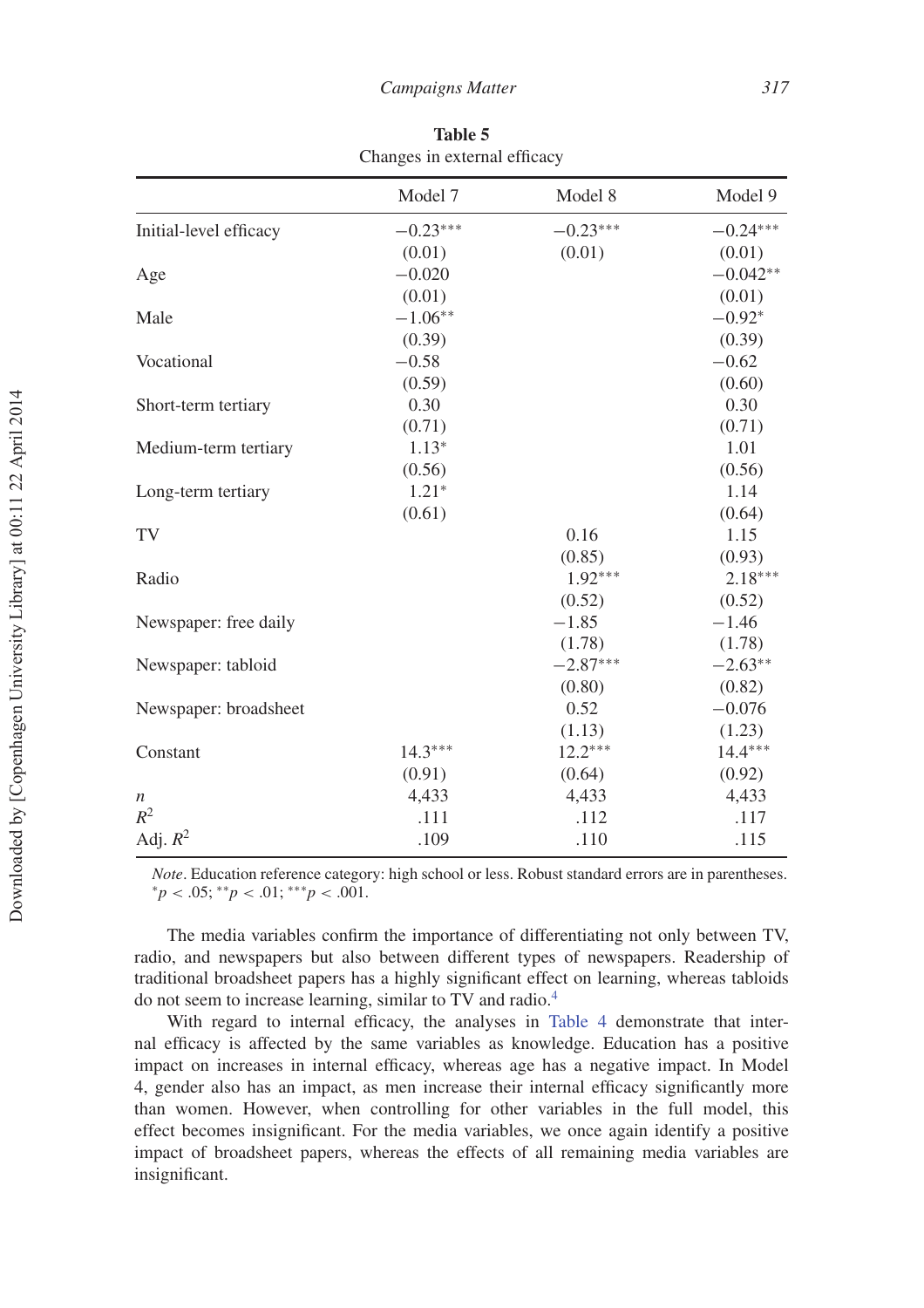Finally, external efficacy is the dependent variable in Table 5. The first demographic model shows that education is positively correlated with increases in external efficacy. However, these effects become insignificant in the full model. Age is, once again, negatively correlated with increases in both the purely demographic model and the full model. As demonstrated in the bivariate analyses of gender gaps, being male means that gains in external efficacy are smaller, and in this multivariate model this difference is significant.

When considering the media variables, we find that reading a tabloid newspaper actually decreases external efficacy. This result aligns well with the literature showing that strategically framed news stories, which dominate tabloid election campaign coverage, may cause cynicism and diminish trust in the political system. In contrast, radio has the opposite effect, as it increases external efficacy among its listeners. This observation may be explained by the strong tradition of public service radio in Denmark. These effects are significant even in the full model, which shows the substantial relevance of the media during campaigns.

# **Conclusion**

From the civic perspective on election campaigns, the results of this study are in many ways positive; not only did the study expand on previous studies' findings of knowledge gains during election campaigns to a multiparty system, but we have also shown that election campaigns can have a positive effect on political efficacy, both internal and external. These increases were rather modest in size, but they were nevertheless clearly significant and found across gender, age, and educational groups.

Furthermore, the gaps in knowledge and internal efficacy across different age groups, genders, and educational groups actually narrow during the campaigns. This finding may seem somewhat counterintuitive; for example, individuals with a high level of education tend to begin with a higher knowledge level, and higher levels of education also tend to lead to greater gains during the election campaign; hence one might, all else being equal, expect the opposite result. However, our analysis demonstrates that such an analytical approach is inappropriate. All else is rarely equal, as highly educated people begin the campaign with higher levels of knowledge and efficacy, and the educational effect during the election campaign is thereby offset by the effect of the initial level. We contend that analyses of knowledge gaps, or other gaps, should be bivariate; controlling for other variables is simply misleading because in real life, different groups have different initial levels. Similarly, comparisons between groups, as defined by initial levels of the dependent variable, should clearly be discouraged to avoid problems with regression to the mean.

Do these narrowing knowledge gaps refute Tichenor's (Tichenor et al., 1970) knowledge gap hypothesis? Not necessarily. It is important to note that Tichenor's hypothesis posited that different socioeconomic groups acquired new information at different rates. Many election campaigns are arguably not situations in which new information is disseminated to the public; rather, they are situations where information already publicly available is dispersed with greater intensity. This was decidedly the case in the election campaign investigated in this study, and our results may therefore very well align with the original formulation of Tichenor's hypothesis. Highly educated voters may learn information faster than voters with a low level of education, but the increased information intensity during election campaigns may provide this latter group with good opportunities to, at least partially, catch up. This line of reasoning also aligns well with Zaller's (1992) analyses of the relationship between campaign intensity and effects among the least sophisticated.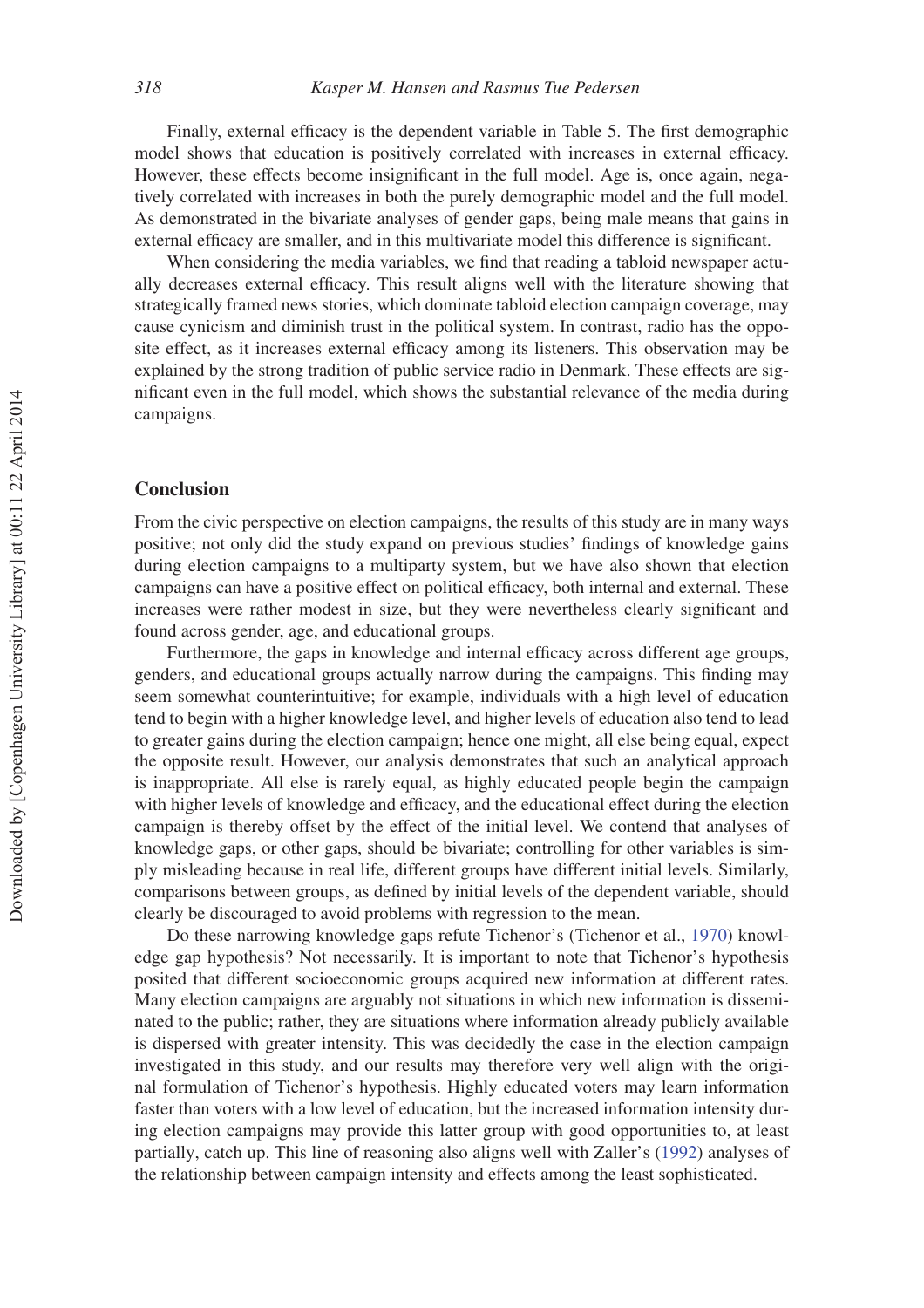*Campaigns Matter 319*

That this study was conducted in a Danish context is of course pertinent when discussing the findings; the relatively modest gains in knowledge and efficacy may partially be explained by the length of the election campaign in Denmark. First, the small gains in knowledge and efficacy may be a reflection of the short and intense election campaign in Denmark; the election was held just 20 days after being called by the prime minister. Compared to other parliamentary systems, this is a rather short campaign (Stevenson & Vavreck, 2000), and gains in knowledge and efficacy may be larger in countries with longer campaigns. However, the second possible explanation for these small effects is that the election campaign is, in reality, quite long. The era of permanent campaigns, in which politicians constantly strive to increase popular support with the aid of modern marketing tools (Blumenthal, 1982; Needham, 2005), has arguably also begun in Denmark. Therefore, the limited development of knowledge and efficacy may be a result of a permanent campaign that continuously keeps voters relatively up to date on politics. In addition, the modest increases may also reflect that the average Danish voter began the campaign with relative high levels of knowledge. Compared to, for example, the American voter, the Danish voter is on average significantly more knowledgeable on political issues (Curran et al., 2009). In this regard, it is also noteworthy that the Danish voter faces a comparably more difficult task because of the multiparty system; the voter must choose between not just two parties, but between at least eight parties, differing on several policy dimensions. Comparing our general finding, that political knowledge and efficacy increase during campaigns in a multiparty system, to the American studies in a two-party system suggests that civic empowerment through campaigning is universal across party systems. Furthermore, it also suggests that in both political systems with candidate-focused campaigns, as in the U.S., and the Danish party-centered system, voters actually learn from campaigns.

What about the Danish public service media system? The multivariate analyses indicated that media use had a significant influence on political knowledge, external efficacy, and internal efficacy. Broadsheet readers experienced a significant increase in both knowledge and internal efficacy. In contrast, tabloid readers became significantly less externally efficacious, suggesting that the tabloids may be partially to blame for cynicism and mistrust among the electorate. In other words, voters tend to be affected by what they are exposed to; you become what you read. Moreover, it is noteworthy that, in spite of the public service requirements faced by TV and radio news, these news sources generally did not have significantly positive effects on knowledge and efficacy. These results are, at first glance, perhaps not particularly surprising, as previous studies in other media systems have found a similar pattern (e.g., Fraile, 2011; Pinkleton & Austin, 2001). However, the fact that we also find this pattern in the Danish public service context is especially interesting, as it might indicate that the absence of knowledge gains from TV and radio is not merely a result of the media system and, for example, commercialism and strategic framing of political news. Rather, at least some of the differences in effects between newspapers and TV might also be attributable to the nature of the medium itself. Watching TV is simply a less intense and focused way of consuming news compared to reading a newspaper, and even public service TV may therefore have a relatively limited potential for making voters more knowledgeable during an election campaign.

#### **Notes**

1. The two concepts are also sometimes labeled "competence" and "responsiveness," respectively (Aish & Jöreskog, 1990; Almond & Verba, 1963).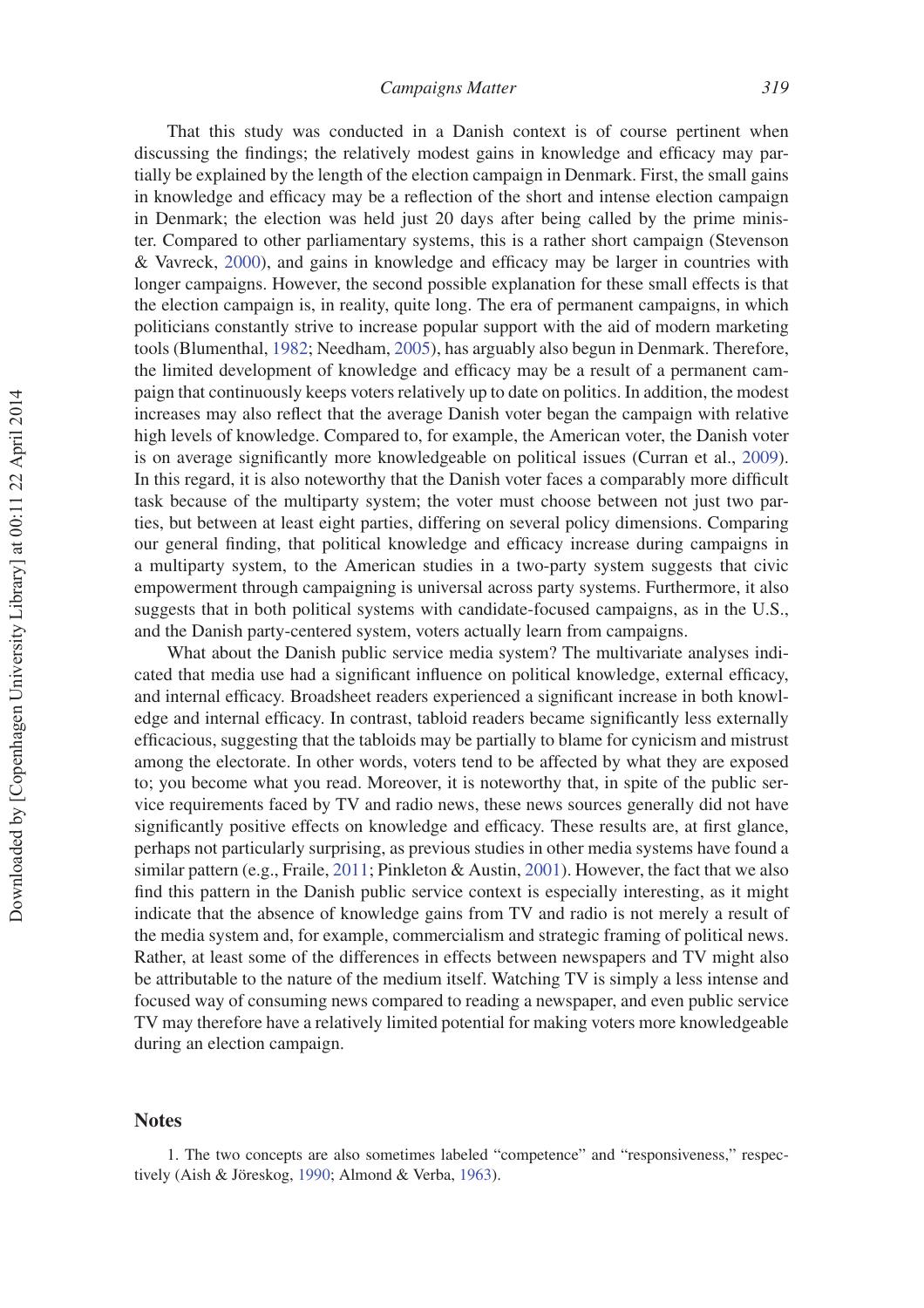2. In the present study, we limit ourselves to studies focusing on factual learning. Therefore, we disregard studies in which the dependent variables are, for example, vote choice, candidate evaluations, or priming (e.g., Franz & Ridout, 2007; Fridkin et al., 2007; Iyengar et al., 1984). Furthermore, we exclude studies that are not longitudinal (e.g., Eveland & Scheufele, 2000).

3. The surveys also included factual questions such as the parties in government, the unemployment rate, the number of seats in the Danish parliament, and the party affiliations of specific politicians. Using these questions as a knowledge measure does not alter the overall conclusions of the study.

4. Several previous studies (e.g., Kenski & Stroud, 2006) also include political interest as an independent variable when explaining (changes in) knowledge and efficacy. Including a measure of political interest (measured on a scale of  $0-10$ ) in our models (Tables 2–4) does not alter the results significantly and only marginally increases the degree of explained variance; political interest is statistically significant and positively related to gains in knowledge and both types of efficacy, but the addition of this variable does not change the significance or direction of any other variable. Thus, we exclude political interest from our models, as it may very well be highly endogenous to our dependent variables. Brussino et al. (2011), for example, find efficacy to be a cause rather than an effect of political interest. In addition, given the strong effects of age and of media types, one might question whether one could find any interactive effects of these variables. However, in additional models testing for such interactions (not shown here), these interactions were insignificant for all media types. Additional results are available from the authors upon request.

#### **References**

- Aish, A. M., & Jöreskog, K. G. (1990). A panel model for political efficacy and responsiveness: An application of Lisrel 7 with weighted least squares. *Quality & Quantity*, *24*, 405–426.
- Almond, G. A., & Verba, S. (1963). *The civic culture: Political attitudes and democracy in five nations*. Princeton, NJ: Princeton University Press.
- American Association for Public Opinion Research. (2011). *Standard definitions: Final dispositions of case codes and outcome rates for surveys* (7th ed.). Deerfield, IL: Author.
- Arceneaux, K. (2006). Do campaigns help voters learn? A cross-national analysis. *British Journal of Political Science*, *36*, 159–173.
- Balch, G. I. (1974). Multiple indicators in survey research: The concept "sense of political efficacy." *Political Methodology*, *1*, 1–44.
- Banducci, S. A. & Karp, J. A. (2003). How elections change the way citizens view the political system: Campaigns, media effects and electoral outcomes in comparative perspective. *British Journal of Political Science*, *33*, 443–467.
- Bengtsson, Å., Hansen, K. M., Harðarson, Ó., Narud, H. M. & Oscarsson, H. (2013). *The Nordic voter: Myths of exceptionalism*. London, England: ECPR Press.
- Bennett, S. E. (1997). Knowledge of politics and sense of subjective political competence: The ambiguous connection. *American Politics Quarterly*, *25*, 230–240.
- Berelson, B. (1952). Democratic theory and public opinion. *Public Opinion Quarterly*, *16*, 313–330.
- Bhatti, Y. (2010). What would happen if we were better informed? Simulating increased knowledge in European Parliament (EP) elections. *Representation*, *45*, 391–410.
- Biezen, I. V. (2010). Campaign and party finance. In L. Leduc, R. Niemi, & P. Norris (Eds.), *Comparing democracies: Elections and voting in global perspective* (3rd ed., pp. 65–84). London, England: Sage.
- Bland, J. M. & Altman, D. G. (1994). Some examples of regression towards the mean. *British Medical Journal*, *309*, 780.
- Blumenthal, S. (1982). *The permanent campaign*. New York, NY: Simon & Schuster.
- Blumler, J. G., & Coleman, S. (2010). Political communication in freefall: The British case—And others? *International Journal of Press*/*Politics*, *15*, 139–154.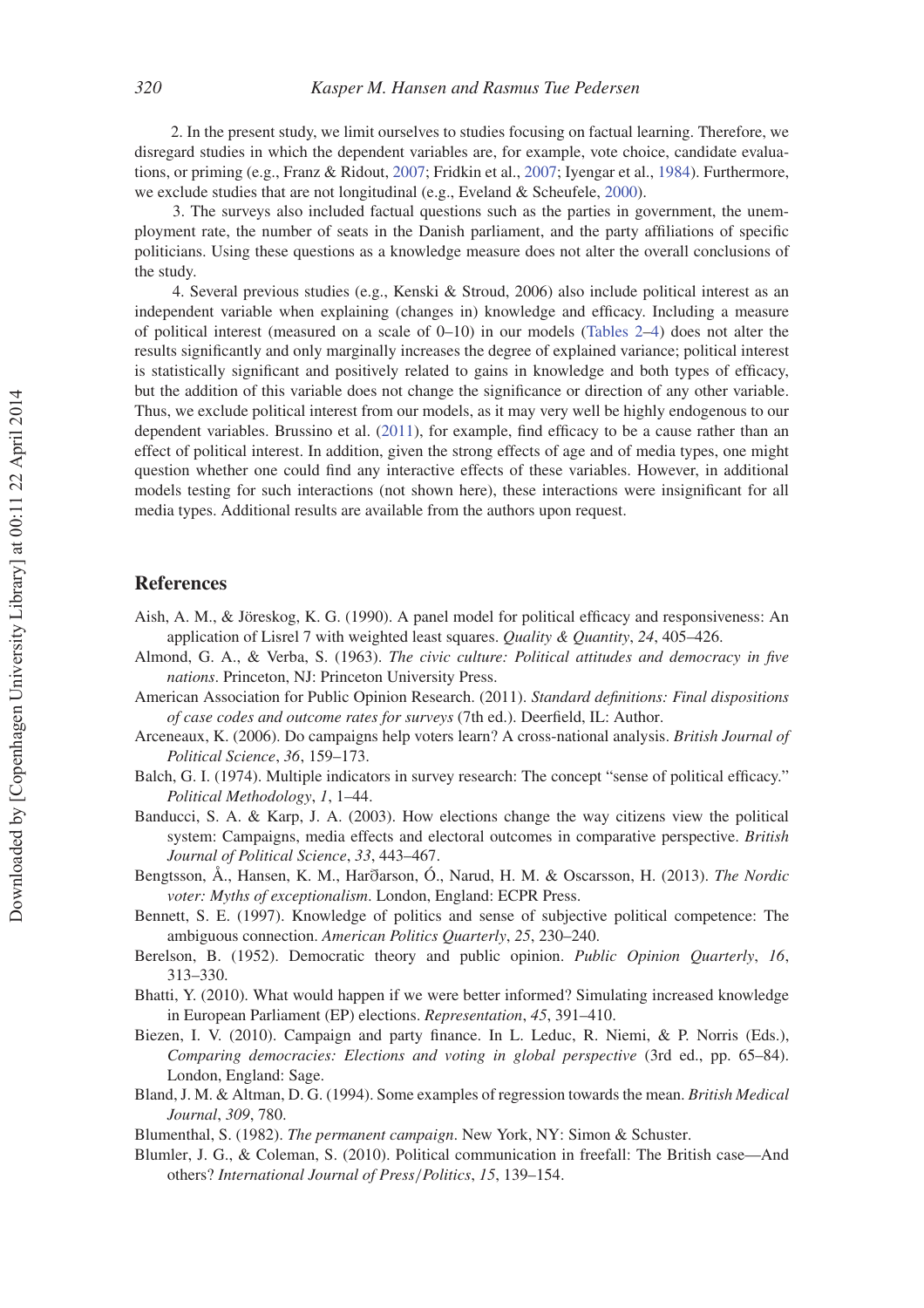- Brussino, S., Medrano, L., Sorribas, P. & Rabbia, H. (2011). Young adults' knowledge of politics: Evaluating the role of sociocognitive variables using structural equations. *Spanish Journal of Psychology*, *14*, 183–194.
- Campbell, A., Gurin, G. & Miller, W. E. (1954). *The voter decides*. Evanston, IL: Row, Peterson.
- Cappella, J. N., & Jamieson, K. H. (1997). *Spiral of cynicism*. New York, NY: Oxford University Press.
- Converse, P. (1964). The nature of belief systems in mass publics. In D. Apter (Ed.), *Ideology and discontent* (pp. 206–261). New York, NY: Free Press.
- Couldry, N. (2009). Does "the media" have a future? *European Journal of Communication*, *24*, 437–449.
- Craig, S. C., Kane, J. G. & Gainous, J. (2005). Issue-related learning in a gubernatorial campaign: A panel study. *Political Communication*, *22*, 483–503.
- Craig, S. C., & Maggiotto, M. A. (1982). Measuring political efficacy. *Political Methodology*, *8*, 85–109.
- Curran, J., Iyengar, S., Lund, A. B., & Salovaara-Moring, I. (2009). Media systems, public knowledge and democracy: A comparative study. *European Journal of Communication*, *24*, 5–26.
- Danske Medier. (2013). *Internettet og folketingsvalget 2011*. Copenhagen, Denmark: Author.
- De Vreese, C. H. (2004). The effects of strategic news on political cynicism, issue evaluations, and policy support: A two-wave experiment. *Mass Communication and Society*, *7*, 191–214.
- Delli Carpini, M. X., & Keeter, S. (1993). Measuring political knowledge: Putting first things first. *American Journal of Political Science*, *37*, 1179–1206.
- Delli Carpini, M. X., & Keeter, S. (1996). *What Americans know about politics and why it matters*. New Haven, CT: Yale University Press.
- Downs, A. (1957). *An economic theory of democracy*. New York, NY: Harper & Row.
- Elenbaas, M., & De Vreese, C. H. (2008). The effects of strategic news on political cynicism and vote choice among young voters. *Journal of Communication*, *58*, 550–567.
- Erikson, R. S., & Wlezien, C. (2012). *The timeline of presidential elections: How campaigns do (and do not) matter*. Chicago, IL: University of Chicago Press.
- Esmark, A., & Ørsten, M. (2008). Media and politics in Denmark. In J. Strömbäck, M. Ørsten, & T. Aalberg (Eds.), *Communication politics: Political communication in the Nordic countries* (pp. 25–44). Gothenburg, Sweden: Nordicom.
- Eveland, W. P., & Scheufele, D. A. (2000). Connecting news media use with gaps in knowledge and participation. *Political Communication*, *17*, 215–237.
- Finkel, S. E. (1985). Reciprocal effects of participation and political efficacy: A panel analysis. *American Journal of Political Science*, *29*, 891–913.
- Fraile, M. (2011). Widening or reducing the knowledge gap? Testing the media effects on political knowledge in Spain (2004–2006). *International Journal of Press*/*Politics*, *16*, 163–184.
- Franz, M., & Ridout, T. (2007). Does political advertising persuade? *Political Behavior*, *29*, 465–491.
- Freedman, P., Franz, M., & Goldstein, K. (2004). Campaign advertising and democratic citizenship. *American Journal of Political Science*, *48*, 723–741.
- Fridkin, K. L., Kenney, P. J., Gershon, S. A., Shafer, K., & Woodall, G. S. (2007). Capturing the power of a campaign event: The 2004 presidential debate in Tempe. *Journal of Politics*, *69*, 770–785.
- Galton, F. (1886). Regression towards mediocrity in hereditary stature. *Journal of the Anthropological Institute of Great Britain and Ireland*, *15*, 246–263.
- Gilens, M. (2001). Political ignorance and collective policy preferences. *American Political Science Review*, *95*, 379–396.
- Hansen, K. M. (2008). Hvordan påvirker valgkampen vælgerne? [How does the election campaign affect the voters?] In K. Kosiara-Pedersen & P. Kurrild-Klitgaard (Eds.), *Partier og partisystemer i forandring: Festskrift til Lars Bille* (pp. 149–162). Odense, Denmark: Syddansk Universitetsforlag.
- Hansen, K. M. (2009). Changing patterns of information effects on party choice in a multiparty system. *International Journal of Public Opinion Research*, *21*, 525–546.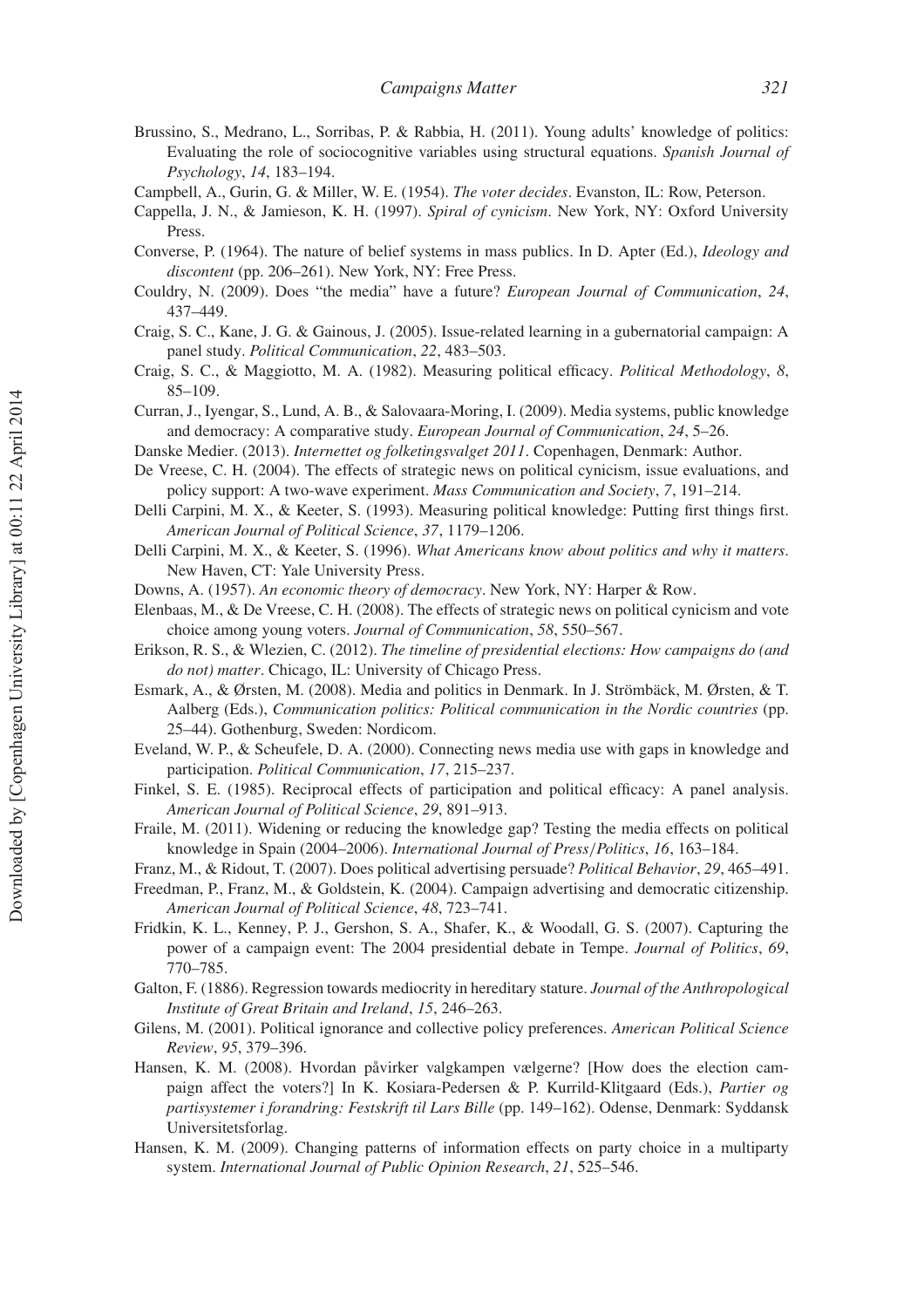- Hansen, K. M., & Goul Andersen, J. (2013). En samlet model for partivalg [A comprehensive model of party choice]. In R. Stubager, K. M. Hansen, & J. Goul Andersen (Eds.), *Krisevalg— Økonomien og folketingsvalget 2011* (pp. 189–212). Copenhagen, Denmark: DJØF-Forlag.
- Hansen, K. M., Kosiara-Pedersen, K., & Pedersen, R. T. (2012). *Online Panel of Electoral Campaigning (OPEC)—Facts about the surveys*. Copenhagen, Denmark: University of Copenhagen, Department of Political Science.
- Hansen, K. M., & Pedersen, R. T. (2012. Efficiency of different recruitment strategies for Web panels. *International Journal of Public Opinion Research*, *24*, 238–249.
- Hoff, J. (2010). Election campaigns on the Internet: How are voters affected? *International Journal of E-Politics*, *1*, 178–197.
- Holbrook, A. L. (1996). *Do campaigns matter?* Thousand Oaks, CA: Sage.
- Holbrook, T. M. (1999). Political learning from presidential debates. *Political Behavior*, *21*, 67–89.
- Holbrook, T. M. (2002). Presidential campaigns and the knowledge gap. *Political Communication*, *19*, 437–454.
- Hopmann, D. N, Vliegenhart, R., De Vreese, C. & Albæk, E. (2010). Effects of election news coverage: How visibility and tone influence party choice. *Political Communication*, *27*, 389–405.
- Iyengar, S., Kinder, D. R., Peters, M. D., & Krosnick, J. A. (1984). The evening news and presidential evaluations. *Journal of Personality and Social Psychology*, *46*, 778–787.
- Jamieson, K. H., & Cappella, J. N. (2009). *Echo chamber*. New York, NY: Oxford University Press.
- Jennings, M. K., & Niemi, R. G. (1978). The persistence of political orientations: An over-time analysis of two generations. *British Journal of Political Science*, *8*, 333–363.
- Jung, N., Kim, Y., & De Zúñiga, H. G. (2011). The mediating role of knowledge and efficacy in the effects of communication on political participation. *Mass Communication and Society*, *14*, 407–430.
- Kam, C. D. (2007). When duty calls, do citizens answer? *Journal of Politics*, *69*, 17–29.
- Karlsen, R. (2009). Online and undecided: Voters and the Internet in the contemporary Norwegian election campaign. *Scandinavian Political Studies*, *33*, 28–50.
- Kenski, K., & Stroud, N. J. (2006). Connections between Internet use and political efficacy, knowledge, and participation. *Journal of Broadcasting & Electronic Media*, *50*, 173–192.
- Lane, R. E. (1959). *Political life: How and why do people get involved in politics?* New York, NY: Free Press.
- Lau, R. R., & Redlawsk, D. P. (2006). *How voters decide*. New York, NY: Cambridge University Press.
- Lau, R. R., & Redlawsk, D. P. (2008). Older but wiser? Effects of age on political cognition. *Journal of Politics*, *70*, 168–185.
- Leckner, S., & Facht, U. (2010). *A sampler of international media and communication statistics 2010*. Gothenburg, Sweden: Nordicom.
- Lippmann, W. (2004). *Public opinion*. New York, NY: Dover Publications.
- Luskin, R. C., Fishkin, J. S., & Jowell, R. (2002). Considered opinions: Deliberative polling in Britain. *British Journal of Political Science*, *32*, 455–487.
- Miller, W. E., Miller, A. H., & Schneider, E. J. (1980). *American National Election Studies data sourcebook—1952–1978*. Cambridge, MA: Harvard University Press.
- Moore, D. W. (1987). Political campaigns and the knowledge-gap hypothesis. *Public Opinion Quarterly*, *51*, 186–200.
- Nadeau, R., Nevitte, N., Gidengil, E., & Blais, A. (2008). Election campaigns as information campaigns: Who learns what and does it matter? *Political Communication*, *25*, 229–248.
- Needham, C. (2005). Brand leaders: Clinton, Blair and the limitations of the permanent campaign. *Political Studies*, *53*, 343–361.
- Newton, K. (1999). Mass media effects: Mobilization or media malaise? *British Journal of Political Science*, *29*, 577–599.
- Niemi, R. G., Craig, S. C., & Mattei, F. (1991). Measuring internal political efficacy in the 1988 National Election Study. *American Political Science Review*, *85*, 1407–1413.
- Norris, P. (2000). *A virtuous circle: Political communication in postindustrial societies*. Cambridge, England: Cambridge University Press.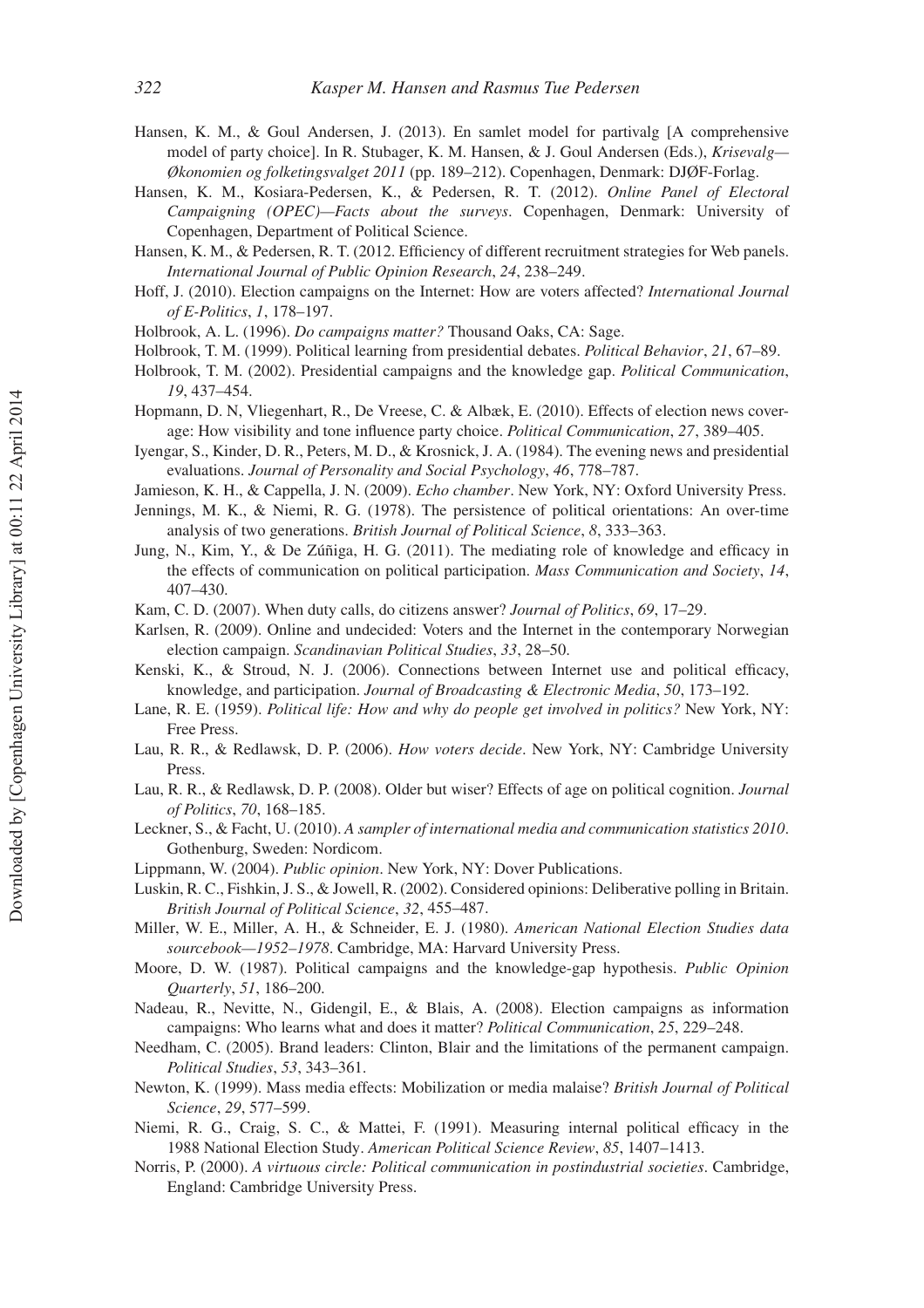- Norris, P., & Sanders, D. (2003). Message or medium? Campaign learning during the 2001 British general election. *Political Communication*, *20*, 233–262.
- Ondercin, H. L., Garand, J. C., & Crapanzano, L. E. (2011). Political learning during the 2000 U.S. presidential election: The impact of the campaign on the gender gap in political knowledge. *Electoral Studies*, *30*, 727–737.
- Patterson, T. E. (1993). *Out of order*. New York, NY: Alfred A. Knopf.
- Pinkleton, B. E., & Austin, E. W. (2001. Individual motivations, perceived media importance, and political disaffection. *Political Communication*, *18*, 321–334.
- Pedersen, R. T. (2012). The game frame and political efficacy: Beyond the spiral of cynicism. *European Journal of Communication*, *27*, 225–240.
- Price, V., & Neijens, P. (1997). Opinion quality in public opinion research. *International Journal of Public Opinion Research*, *9*, 336–360.
- Price, V., & Zaller, J. (1993). Who gets the news? Alternative measures of news reception and their implications for research. *Public Opinion Quarterly*, *57*, 133–164.
- Quah, D. (1993). Galton's fallacy and tests of the convergence hypothesis. *Scandinavian Journal of Economics*, *95*, 427–443.
- Roberts, A. O. H. (1980). Regression toward the mean and the regression-effect bias. *New Directions for Testing and Measurement*, *8*, 59–82.
- Robinson, M. J. (1976). Public affairs television and the growth of political malaise: The case of "The selling of the Pentagon." *American Political Science Review*, *70*, 409–432.
- Rocconi, L., & Ethington, C. (2009). Assessing longitudinal change: Adjustment for regression to the mean effects. *Research in Higher Education*, *50*, 368–376.
- Stevenson, R. T., & Vavreck, L. (2000). Does campaign length matter? Testing for cross-national effects. *British Journal of Political Science*, *30*, 217–235.
- Strömbäck, J. (2008). Four phases of mediatization: An analysis of the mediatization of politics. *International Journal of Press*/*Politics*, *13*, 228–246.
- Strömbäck, J., & Aalberg, T. (2008). Election news coverage in democratic corporatist countries: A comparative study of Sweden and Norway. *Scandinavian Political Studies*, *31*, 91–106.
- Stubager, R., Hansen, K. M., & Goul Andersen, J. (2013). *Krisevalg—Økonomien og folketingsvalget 2011* [Election during a crisis—The economy and the 2011 Danish Parliamentary Election]. Copenhagen, Denmark: DJØF-Forlag.
- Tichenor, P. J., Donohue, G. A., & Olien, C. N. (1970). Mass media flow and differential growth in knowledge. *Public Opinion Quarterly*, *34*, 159–170.
- Tóka, G. (2007). Information effects on vote choices in European elections. In M. Marsh, S. Mikhaylov, & H. Schmitt (Eds.), *European elections after eastern enlargement* (pp. 141–179). Mannheim, Germany: Connex.
- Valentino, N. A., Beckmann, M. N., & Buhr, T. A. (2001). A spiral of cynicism for some: The contingent effects of campaign news frames on participation and confidence in government. *Political Communication*, *18*, 347–367.
- Valentino, N., Gregorowicz, K., & Groenendyk, E. (2009). Efficacy, emotions and the habit of participation. *Political Behavior*, *31*, 307–330.
- Zaller, J. R. (1992). *The nature and origins of mass opinion*. Cambridge, England: Cambridge University Press.